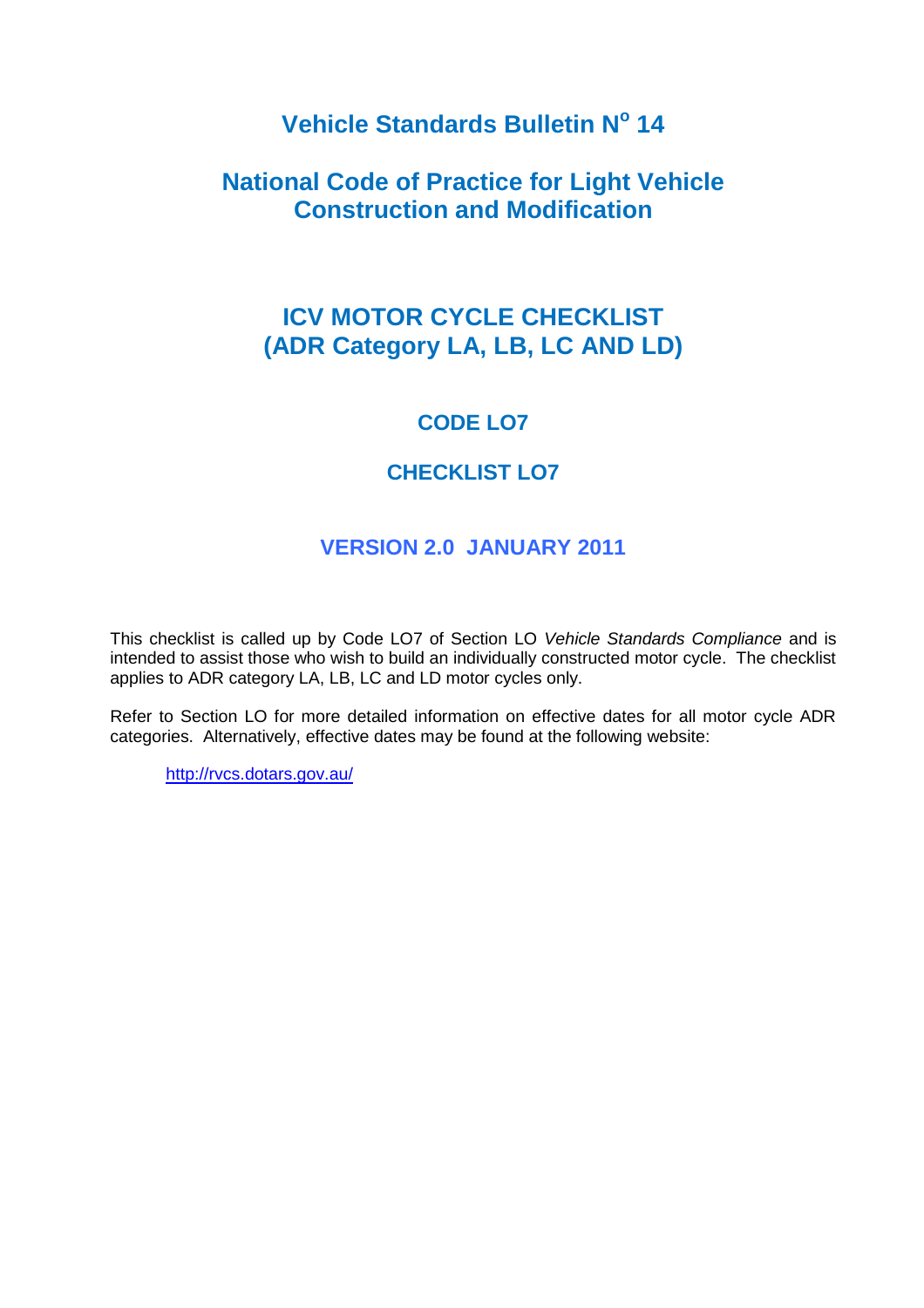| <b>Owner's Name</b> |               |
|---------------------|---------------|
| <b>Address</b>      |               |
|                     |               |
| <b>Telephone</b>    | <b>Mobile</b> |
|                     |               |
| <b>Email</b>        |               |

# **Vehicle Details**

| <b>Make</b>                         |  |  | <b>Model</b>                                                |  |  |  |  |  | Year of<br><b>Manufacture</b> |  |  |  |  |  |  |  |  |
|-------------------------------------|--|--|-------------------------------------------------------------|--|--|--|--|--|-------------------------------|--|--|--|--|--|--|--|--|
| <b>Vehicle Mass</b><br>(kg)         |  |  | <b>Fuel Tank Certification</b><br>Number (where applicable) |  |  |  |  |  |                               |  |  |  |  |  |  |  |  |
| <b>VIN/Chassis</b><br><b>Number</b> |  |  |                                                             |  |  |  |  |  |                               |  |  |  |  |  |  |  |  |

# **Engine Details**

| <b>Make</b>                                         | <b>Type</b>                    |                               | No. of<br><b>Cylinders/Rotors</b> |              |
|-----------------------------------------------------|--------------------------------|-------------------------------|-----------------------------------|--------------|
| <b>Displacement</b>                                 | <b>Litres or</b>               | <b>Cubic</b><br><b>Inches</b> | Year of<br><b>Manufacture</b>     |              |
| <b>ADR Engine was</b><br>designed to<br>comply with | <b>Maximum Power</b><br>Output |                               | <b>KW</b> or                      | <b>BHP</b>   |
| <b>Signatory Certification</b>                      |                                |                               |                                   |              |
| <b>Vehicle Certified By</b><br>(Signatory)          |                                |                               |                                   |              |
| <b>Signatory Employer</b><br>(if applicable)        |                                |                               |                                   |              |
| <b>Signatory's Signature</b>                        |                                |                               | Date                              |              |
| <b>VIN</b>                                          | Certificate N°                 |                               | <b>Signature</b>                  |              |
|                                                     |                                |                               |                                   |              |
|                                                     |                                |                               |                                   |              |
| Version $2.0 - 1$ January 2011                      |                                |                               |                                   | Page 2 of 23 |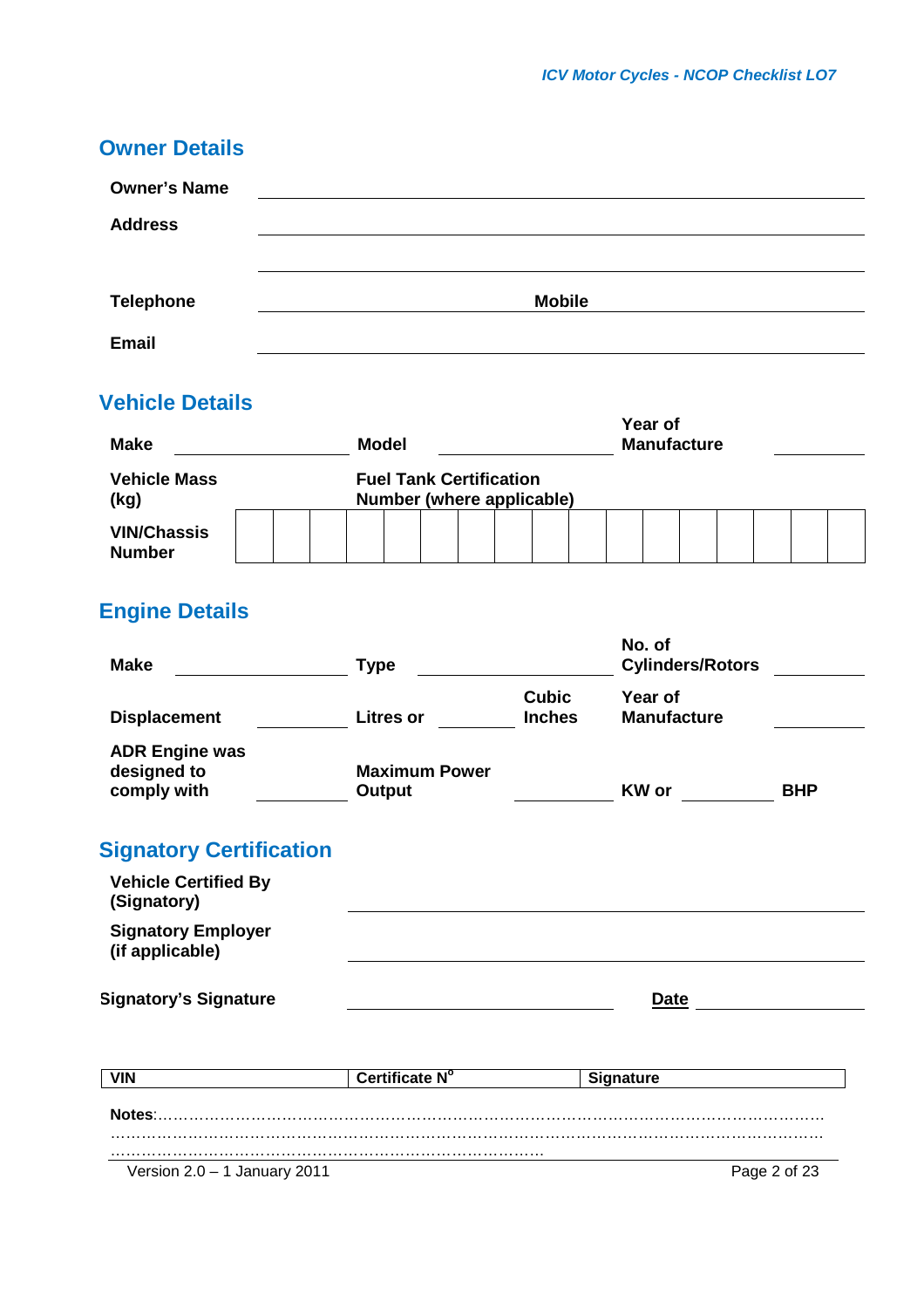| <b>MAKE:</b>      | <b>MODEL</b> |      |  |  | <b>ADR CATEGORY</b> |  |  |  |  |  |  |  |  |  |
|-------------------|--------------|------|--|--|---------------------|--|--|--|--|--|--|--|--|--|
| <b>ENGINE No.</b> |              | VIN: |  |  |                     |  |  |  |  |  |  |  |  |  |
|                   |              |      |  |  |                     |  |  |  |  |  |  |  |  |  |

### **ADR 7/00 - HYDRAULIC BRAKE HOSES (ALL L–CATEGORIES. NA to vehicles certified to ADR 42/04)**

| <b>CLAUSE</b><br><b>NO</b> | <b>FEATURE</b>                               | <b>COMPLIANCE</b> |
|----------------------------|----------------------------------------------|-------------------|
| 7.4                        | For any one brake hose (if fitted) identify  |                   |
| 7.6.8                      | End connections protected against corrosion? |                   |

#### **ADR 8/01 - SAFETY GLAZING MATERIAL**

| <b>CLAUSE</b><br><b>NO</b> | <b>FEATURE</b>                                                                                           | <b>COMPLIANCE</b> |
|----------------------------|----------------------------------------------------------------------------------------------------------|-------------------|
| 5.3                        | Is transparent material other than glass used in the vehicle? If YES, note<br>the location and markings. | Y ON ONA          |
| 5.4                        | Windscreen glass marked as being laminated?                                                              | NA LI<br>YIN      |
| 6.1                        | All glazing suitably marked?                                                                             |                   |

## **ADR 14/02 – REAR VISION MIRROR**

| <b>CLAUSE</b><br><b>NO</b> | <b>FEATURE</b>                                                                                                                                                                                                         | <b>COMPLIANCE</b>                |
|----------------------------|------------------------------------------------------------------------------------------------------------------------------------------------------------------------------------------------------------------------|----------------------------------|
|                            | (1) Two rear vision mirrors, symmetrically placed?                                                                                                                                                                     |                                  |
|                            | $(2)$ Both flat $(F)$ or convex $(C)?$                                                                                                                                                                                 |                                  |
|                            | Are the mirrors located and of such dimensions as to be capable of<br>reflecting to the driver as far as practicable a clear view of the road to the<br>rear of the driver and of any following or overtaking vehicle? | $Y \square N \square NA \square$ |
|                            | Note: If 'E' marked, R46 the mirror itself is acceptable.                                                                                                                                                              | #                                |
|                            | If no E Mark and the mirror is flat, is the reflective surface at least 80<br>square cms in area?                                                                                                                      | Y 囗 N 囗 NA 囗                     |
|                            | If no E Mark and the mirror is curved, is the reflective surface at least<br>64.5 square cms in area, convex in shape and have an average radius of<br>curvature that is not less than 1200mm?                         | Y 囗 N 囗 NA 囗                     |

| <b>VIN</b>                   | Certificate N° |              |
|------------------------------|----------------|--------------|
|                              |                |              |
| Notes:                       |                |              |
|                              |                |              |
| Version 2.0 - 1 January 2011 |                | Page 3 of 23 |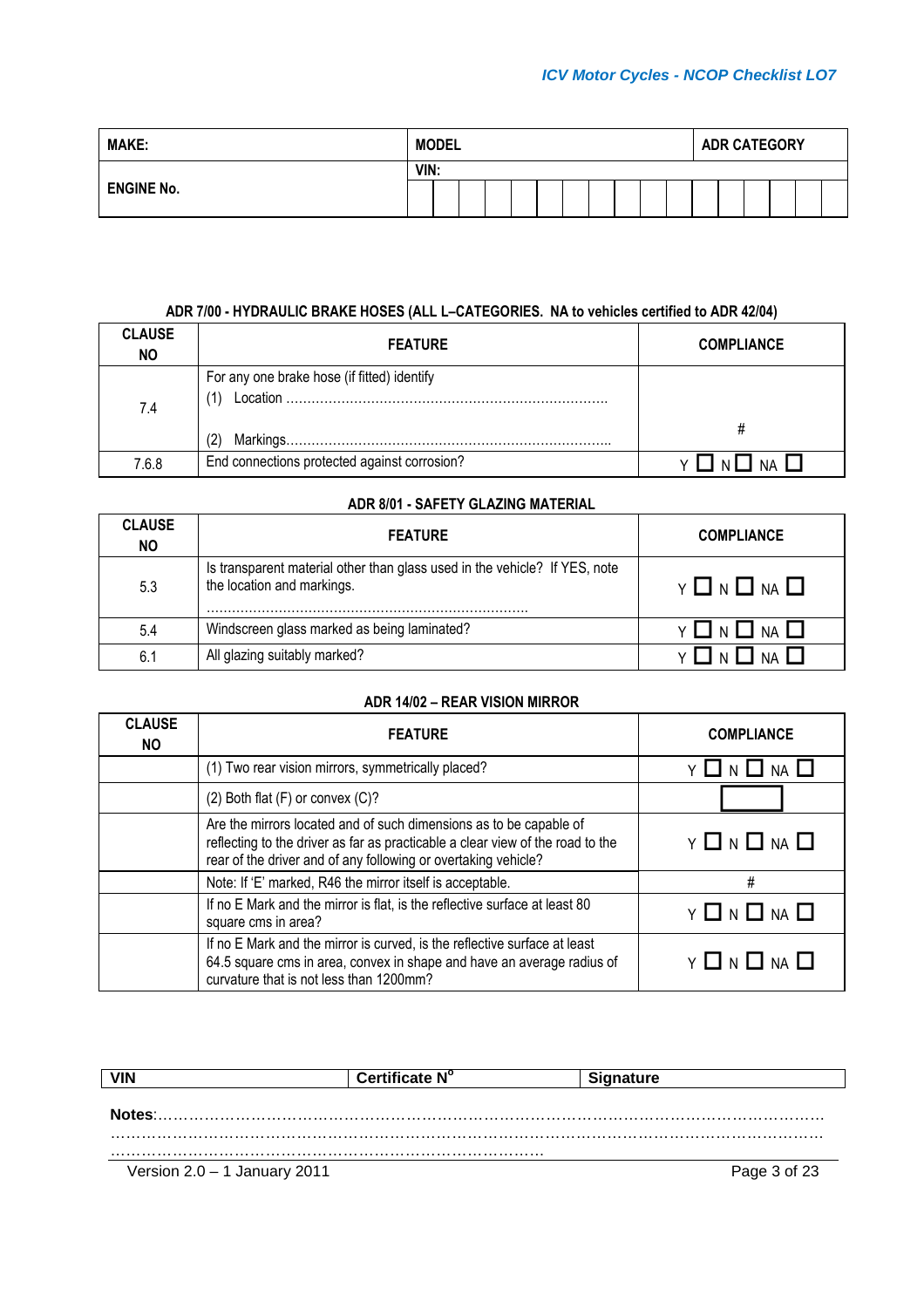## **ADR 18/02 – INSTRUMENTATION (LC, LD ONLY)**

| <b>CLAUSE</b><br>NO. | <b>FEATURE</b>                                                           | <b>COMPLIANCE</b>           |
|----------------------|--------------------------------------------------------------------------|-----------------------------|
| 18.5.1.1.1           | Vehicle speed measured in km/h only?                                     | $V$ $\parallel$ $N$<br>NA I |
| 18.5.1.2             | Speedometer readily visible to the driver?                               | NA I                        |
| 18.5.2.2.1           | Distance travelled indicated in at least 1 km units from 1 to 99,999 km? | NΔ                          |

## **ADR 19/01 and 19/02- INSTALLATION OF LIGHTING & LIGHT SIGNALLING DEVICES (NOT APPLICABLE FOR LB AND LEM CATEGORY CERTIFIED TO ADR 67/00)**

| <b>CLAUSE</b><br><b>NO</b>             |                                                                                                                                                                                |                 | <b>COMPLIANCE</b> |                         |                                |                         |          |                     |
|----------------------------------------|--------------------------------------------------------------------------------------------------------------------------------------------------------------------------------|-----------------|-------------------|-------------------------|--------------------------------|-------------------------|----------|---------------------|
| A.5.5.1                                | <b>GENERAL</b><br>$Y \Box N \Box NA \Box$                                                                                                                                      |                 |                   |                         |                                |                         |          |                     |
|                                        | Are all lamps constituting a pair symmetrical?                                                                                                                                 |                 |                   |                         |                                |                         |          |                     |
| A.5.9                                  | No red light visible from the front and no white light (except reversing light)<br>visible from the rear of the vehicle?                                                       |                 |                   |                         |                                | $Y \Box N \Box NA \Box$ |          |                     |
| A.5.10                                 | Are the front position lamps (if fitted), rear position lamps and the rear<br>registration plate lamp switched on and off simultaneously?                                      |                 |                   |                         |                                | $Y \Box N \Box NA \Box$ |          |                     |
| A.5.11                                 | Is it not possible to switch on the main-beam, the dipped-beam and the front<br>and rear fog lamps (if fitted) without switching on the lamps referred to in<br>clause A.5.10? |                 |                   | $Y \Box N \Box NA \Box$ |                                |                         |          |                     |
|                                        |                                                                                                                                                                                |                 |                   |                         |                                |                         |          |                     |
|                                        |                                                                                                                                                                                | <b>FEATURES</b> |                   |                         |                                |                         |          |                     |
| (1) FEATURE                            |                                                                                                                                                                                | Height (#)      |                   | $(5)$ APART             | $(6)$ EDGE                     | (7)<br>G                | (8)<br>C | (9)<br>$\mathsf{R}$ |
|                                        |                                                                                                                                                                                | $(3)$ MAX       | $(4)$ MIN         | (# <sup>2</sup> )       | (# <sup>1</sup> )              | $(*)$                   | $(*)$    | $(*)$               |
| Main beam (*)                          |                                                                                                                                                                                |                 |                   | $200$                   | Dipped<br>beam                 | Dipped                  |          | Dipped              |
| Dipped beam(*)                         |                                                                                                                                                                                | 1200            | 500               | $200$                   | (a) < 400                      | Main                    |          | Main                |
| <b>Direction</b><br>(*)Indicator Front |                                                                                                                                                                                | 1200            | 350               | >240                    | (a) < 400                      |                         |          |                     |
| <b>Direction</b><br>(*)Indicator Rear  |                                                                                                                                                                                | 1200            | 350               | >180                    | (b) < 400                      |                         |          |                     |
| Stop lamp(*)                           |                                                                                                                                                                                | 1200            | 250               | (b) > 400               |                                | Rpos                    | Rpos     | Rpos                |
| Rr. Regisn. Plate<br>$lamp(*)$         |                                                                                                                                                                                |                 |                   |                         |                                | Rpos                    | Rpos     |                     |
| Fr. Position lamp<br>$(*)$             |                                                                                                                                                                                | 1200            | 350               |                         | $<$ 400 $(a)$<br>$<$ 150 $(c)$ | Dipped                  | Dipped   | Dipped              |

|                                | Certificate N° | Signature    |
|--------------------------------|----------------|--------------|
|                                |                |              |
| Notes:                         |                |              |
|                                |                |              |
| Version $2.0 - 1$ January 2011 |                | Page 4 of 23 |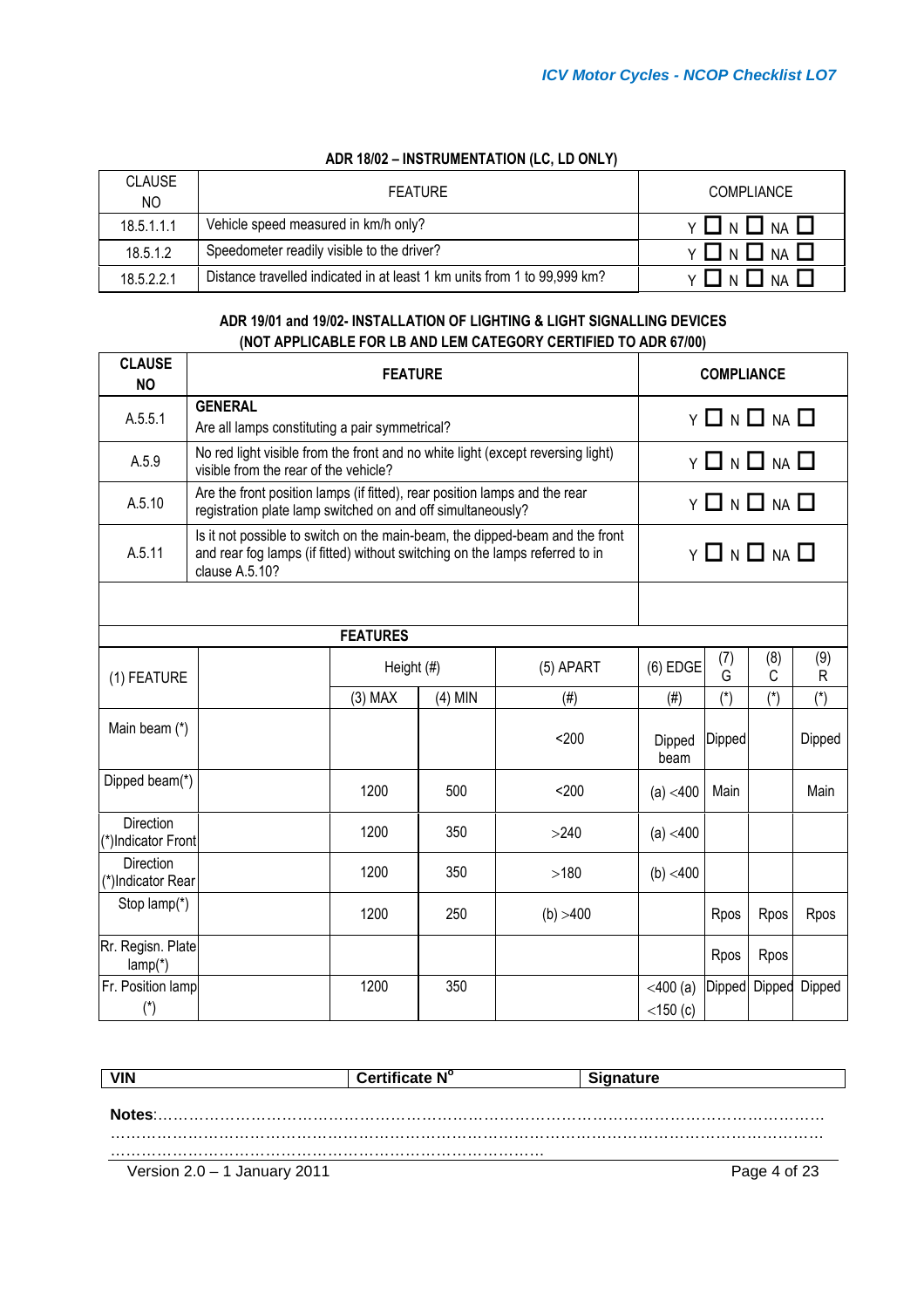| Rr. position lamp<br>$(\dot{a})$                                                                                                                                                                                                                                                                                                                                                                                                               |                                                                                                                                                                                                              | 1500                                                                                                      | 250                   | $>400$ (b)                                               | $<$ 400 $(b)$<br>$<$ 150 $(c)$ | Stop         | Stop                                                    | Stop |
|------------------------------------------------------------------------------------------------------------------------------------------------------------------------------------------------------------------------------------------------------------------------------------------------------------------------------------------------------------------------------------------------------------------------------------------------|--------------------------------------------------------------------------------------------------------------------------------------------------------------------------------------------------------------|-----------------------------------------------------------------------------------------------------------|-----------------------|----------------------------------------------------------|--------------------------------|--------------|---------------------------------------------------------|------|
| Reflex reflector<br>Rear(*)                                                                                                                                                                                                                                                                                                                                                                                                                    |                                                                                                                                                                                                              | 900                                                                                                       | 250                   | $>400$ (b)                                               | $<$ 400<br>(b, c)              | Rpos         | Rpos                                                    |      |
| Reflecto reflector<br>Side (*)                                                                                                                                                                                                                                                                                                                                                                                                                 |                                                                                                                                                                                                              | 900                                                                                                       | 300                   |                                                          |                                |              |                                                         |      |
| Front fog<br>$lamp(+)$                                                                                                                                                                                                                                                                                                                                                                                                                         |                                                                                                                                                                                                              | <dipped beam<="" td=""><td>250</td><td>&lt;250 from c/l</td><td></td><td></td><td></td><td></td></dipped> | 250                   | <250 from c/l                                            |                                |              |                                                         |      |
| Rear fog lamp<br>$^{(+)}$                                                                                                                                                                                                                                                                                                                                                                                                                      |                                                                                                                                                                                                              | 900                                                                                                       | 250                   | >100 form stop                                           |                                |              |                                                         |      |
| Parking lamp<br>(For LB, LD,<br>only) $(+)$                                                                                                                                                                                                                                                                                                                                                                                                    |                                                                                                                                                                                                              | 1200                                                                                                      | 350                   |                                                          |                                |              |                                                         |      |
| Reversing lamp<br>(For LB, LD, if<br>reverse gear<br>fitted)                                                                                                                                                                                                                                                                                                                                                                                   |                                                                                                                                                                                                              | 1200                                                                                                      | 250                   |                                                          |                                | Rpos         | Rpos                                                    |      |
| $(*)$ = Mandatory<br>$(+)$ = If fitted; All dimensions in mm.<br>$(\#)$ = HEIGHT - To highest (Max) and lowest (Min)<br>points on illuminating surface.<br>Apart - Distance between innermost edges of<br>illuminating surface.<br>EDGE - Maximum distance from outer edge of<br>vehicle to illuminating surface.<br>Column (7) to (9) indicates specific lamps which may<br>be grouped (G), combined (C) or reciprocally<br>incorporated (R). |                                                                                                                                                                                                              |                                                                                                           | $c = For LD$ vehicles | a = For LB2 vehicles only<br>$b = For LB1$ vehicles only |                                |              | COMPLIANCE<br>Y 囗 N 囗 NA 囗                              |      |
| A.6.1<br>A.6.1.3.1                                                                                                                                                                                                                                                                                                                                                                                                                             | <b>DRIVING(MAIN) BEAM HEADLAMPS</b><br>Geometric centre located in longitudinal median plane? If NO<br>Is its centre of reference symmetrical in relation to another driving/passing/front<br>position lamp? |                                                                                                           |                       |                                                          |                                |              | <b>Y □ N □ NA □</b><br>$Y \square N \square NA \square$ |      |
| A.6.1.3.3                                                                                                                                                                                                                                                                                                                                                                                                                                      | Is the distance between the edges of the illuminating surface of any<br>independent driving lamp and the edge of that of the passing lamp not more<br>than 200mm?                                            |                                                                                                           |                       |                                                          |                                | Y □ N □ NA □ |                                                         |      |
| A.6.1.3.4                                                                                                                                                                                                                                                                                                                                                                                                                                      | If 2 driving lamps are fitted is the distance between the illuminating surfaces<br>not more than 200mm?                                                                                                      |                                                                                                           |                       |                                                          | Y □ N □ NA □                   |              |                                                         |      |
| A.6.1.8                                                                                                                                                                                                                                                                                                                                                                                                                                        | Non-flashing ("Circuit-Closed')-tell-tail blue and operating?                                                                                                                                                |                                                                                                           |                       |                                                          | Y □ N □ NA □                   |              |                                                         |      |
| A.6.2<br>A.6.2.3.1.<br>2                                                                                                                                                                                                                                                                                                                                                                                                                       | <b>PASSING BEAM (DIPPED) - HEADLAMPS</b><br>Centre of lamp in longitudinal median plane? If NO<br>Is its centre of reference symmetrical in relation to another driving/passing/front<br>position lamp?      |                                                                                                           |                       |                                                          |                                |              | <b>Y □ N □ NA □</b><br>Y O N O NA O                     |      |
| A.6.2.3.4                                                                                                                                                                                                                                                                                                                                                                                                                                      | If 2 passing lamps are fitted is the distance between the illuminating surfaces<br>not more than 200mm?                                                                                                      |                                                                                                           |                       |                                                          | <b>Y □ N □ NA □</b>            |              |                                                         |      |

| <b>VIN</b> | Certificate N° | <b>Signature</b> |
|------------|----------------|------------------|
|            |                |                  |
|            |                |                  |
|            |                |                  |

Version 2.0 – 1 January 2011 Page 5 of 23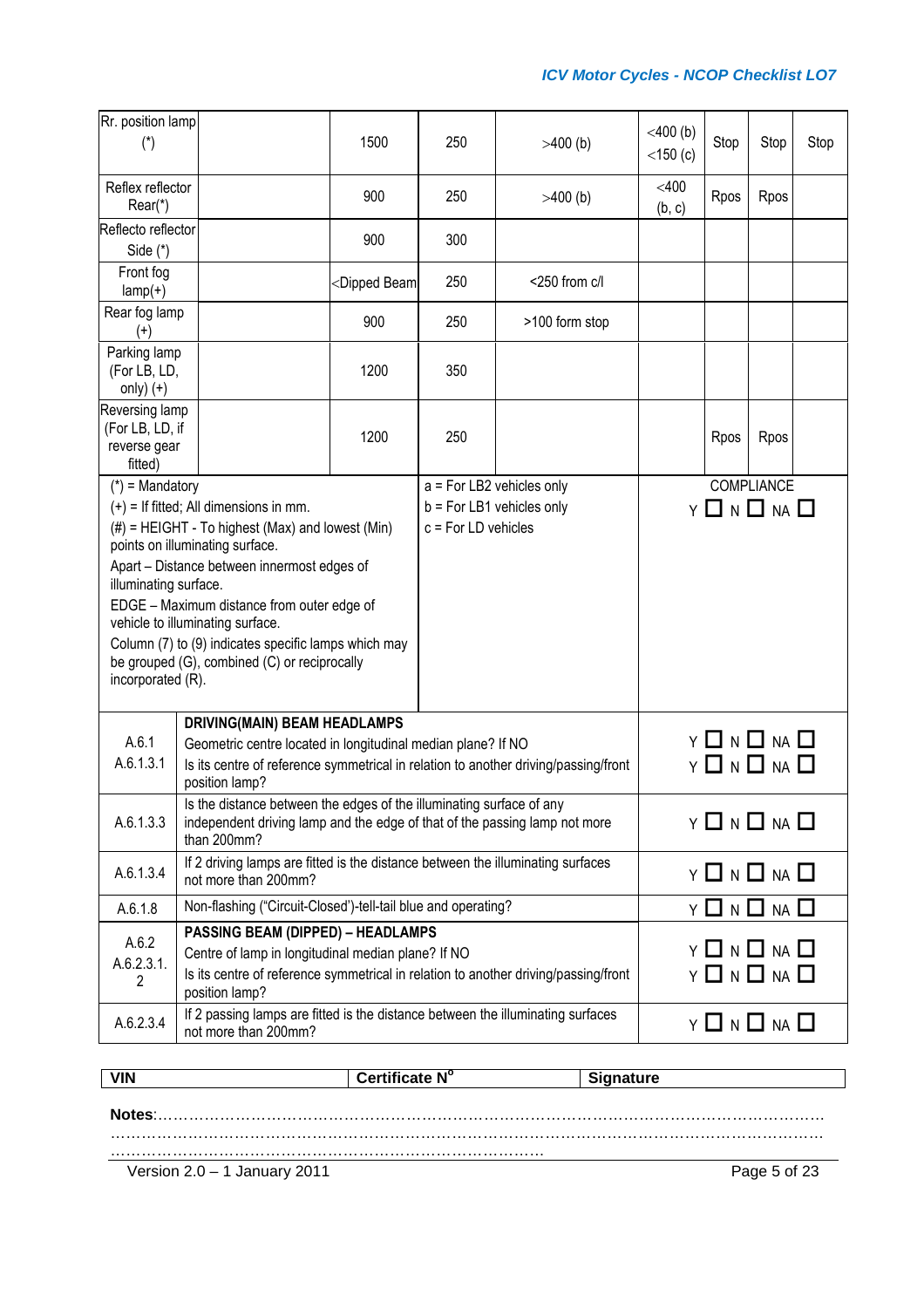| A.6.2.7<br>beam?                                                    | Are all driving beams switched 'OFF' when changing from driving to passing                                                                                      | Y 囗 N 囗 NA 囗                                    |
|---------------------------------------------------------------------|-----------------------------------------------------------------------------------------------------------------------------------------------------------------|-------------------------------------------------|
| A.6 2.8                                                             | If fitted, is operational tell-tale colour green and non-flashing?                                                                                              | Y 囗 N 囗 NA 囗                                    |
| A.6.3<br><b>DIRECTION INDICATOR LAMP</b><br>A.6.3.3.1<br>headlamps? | (1) Front indicators at least 240mm between illuminating surfaces?<br>(2) Front indicators outside vertical planes tangential to outside of                     | Y 囗 N 囗 NA 囗<br>Y 囗 N 囗 NA 囗                    |
| (3)<br>A.6.3.3.1                                                    | Distance between the illuminating surface of the indicator and passing<br>beam headlamp at least 75mm? If NO<br>Note distance between illuminating surfacesmm   | $Y \Box N \Box NA \Box$                         |
| A.6.3.3.1                                                           | Illuminating surfaces of rear indicators at least 180mm apart?                                                                                                  | $NA$ $\Box$<br>N $\Box$<br>YЦ                   |
| A.6.3.3.3                                                           | Rear indicators within 300 mm of rear end of vehicle?                                                                                                           | $NA$ $\Box$<br>N                                |
| Independent switch?                                                 |                                                                                                                                                                 | <b>NA</b><br>N.                                 |
| A.6.3.8                                                             | Lamps on one side operated by one control?                                                                                                                      | <b>NA</b><br>Y<br>N.                            |
| A.6.3.9                                                             | Operating Green or Yellow Tell-tale fitted? If no<br>Is an audible operating tell-tale fitted?                                                                  | Y<br><b>NA</b><br>N.<br>Y ∐ N □<br>$NA$ $\Box$  |
|                                                                     | If any direction indicator lamp is defective, does tell-tale extinguish, remain<br>alight without flashing, or shows marked change in frequency? Please circle. | Y 囗 N 囗 NA 囗                                    |
| A.6.3.10.1                                                          | Flash rate 60 -120 times per minute?                                                                                                                            | Y 囗 N 囗 NA 囗                                    |
| Flash in phase on same side?<br>A.6.3.10.2                          |                                                                                                                                                                 | $\Box$ N $\Box$<br>$NA$ $\Box$<br>Y             |
| A.6.3.10.3                                                          | Light up within 1 sec, and extinguishes within 1.5 sec?                                                                                                         | $NA$ $\Box$<br>Y ∐ N ∐                          |
| A.6.3.10.4                                                          | In the event of a failure, other than a short circuit, the other direction indicator<br>on the same side continues to flash or remain alight?                   | $Y \square N \square NA \square$                |
| <b>STOP LAMP</b><br>A.6.4                                           |                                                                                                                                                                 |                                                 |
| A.6.4.6                                                             | Lighted on any front or rear service brake application?                                                                                                         | Y 囗 N 囗 NA 囗                                    |
| A.6.5<br>A.6.5.2                                                    | <b>REAR - REGISTRATION PLATE ILLUMINATING DEVICE</b><br>Illuminates registration plate area?                                                                    | $Y \Box N \Box NA \Box$                         |
| A.6.6                                                               | FRONT POSITION LAMP (IF FITTED, MANDATORY FOR 19/02)                                                                                                            | Y 囗 N 囗 NA 囗                                    |
| A.6.6.1                                                             | One or Two lamps fitted? Please circle number of lamps.                                                                                                         |                                                 |
| A.6.6.6<br>Instrument lights as tell-tale?                          | Green 'Circuit-closed' tell-tale fitted? If NO                                                                                                                  | Y $\Box$ N $\Box$ NA<br>$Y \Box N \Box NA \Box$ |
| A.6.7<br><b>REAR POSITION LAMP</b>                                  |                                                                                                                                                                 | Y 囗 N 囗 NA 囗                                    |
| A.6.7.1                                                             | One or Two lamps fitted? Please circle number of lamps                                                                                                          |                                                 |
| A.6.7.6                                                             | If "Circuit-closed" tell-tale fitted, is it the same as front position lamp tell-tail?                                                                          | $Y \Box N \Box NA \Box$                         |
| REAR REFLEX REFLECTOR, NON-TRIANGULAR<br>A.6.8                      |                                                                                                                                                                 |                                                 |

| <b>VIN</b>                     | Certificate N° | <b>Signature</b> |
|--------------------------------|----------------|------------------|
| Notes:                         |                |                  |
|                                |                |                  |
| Version $2.0 - 1$ January 2011 |                | Page 6 of 23     |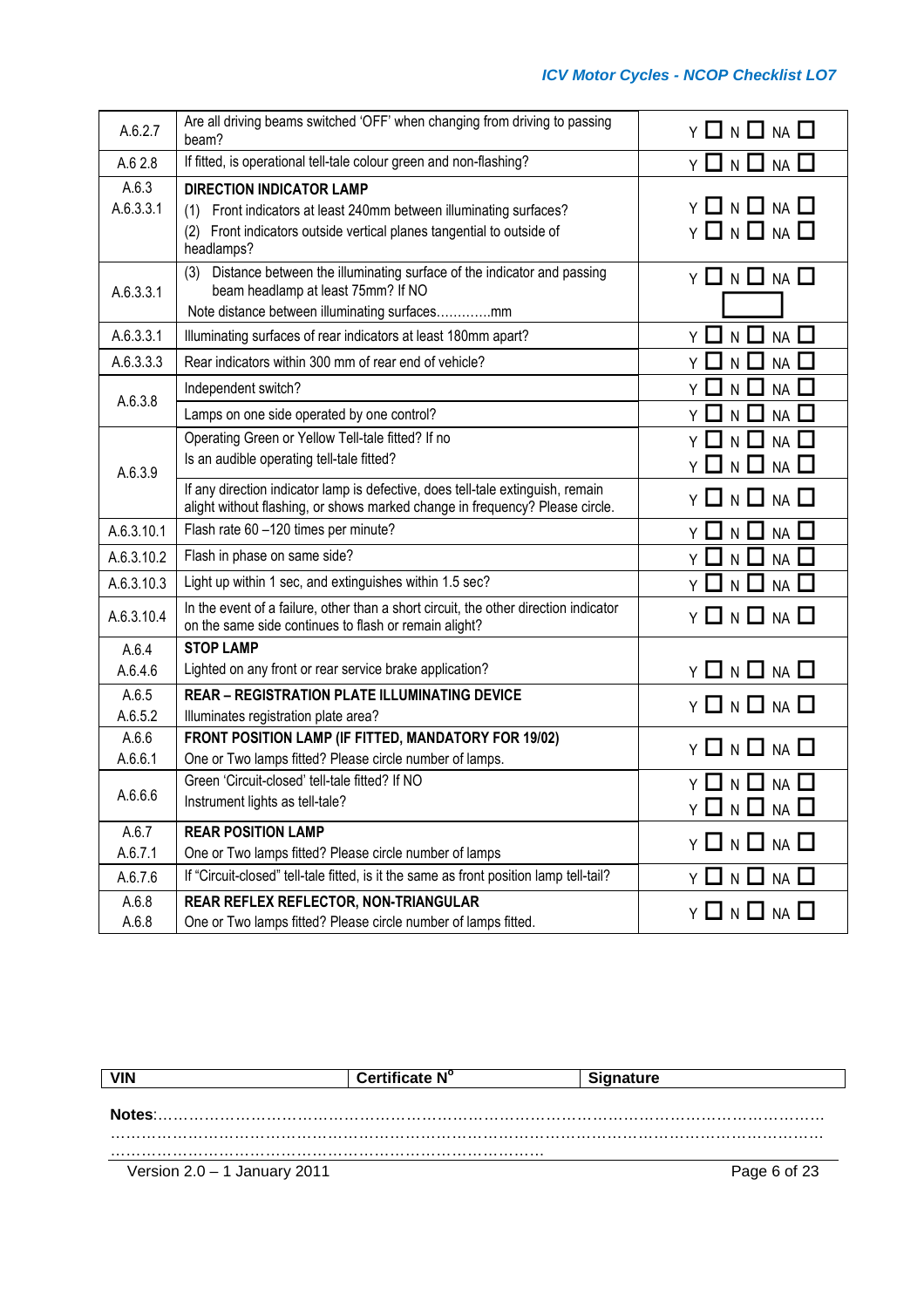| A.6.9                 | <b>VEHICLE - HAZARD WARNING SIGNAL (OPTIONAL)</b>                                                                                                                                                                                                  |                                  |
|-----------------------|----------------------------------------------------------------------------------------------------------------------------------------------------------------------------------------------------------------------------------------------------|----------------------------------|
| A.6.9.2               | Separate control operates all direction Indicator lamps?                                                                                                                                                                                           | $Y \Box N \Box NA \Box$          |
|                       | (1) Circuit closed tell-tale provided?                                                                                                                                                                                                             | $N$ $\Box$<br>NA<br>Υ□           |
| A.6.9.3               | (2) If single tell-tale, signal flashing red?                                                                                                                                                                                                      | NA<br>Y<br>$\mathsf{N}$          |
|                       | (3) If separate, is tell-tail the same as direction indicators?                                                                                                                                                                                    | NA<br>$N$ $\square$              |
| A.6.9.4               | Capable of activation with ignition 'OFF'?                                                                                                                                                                                                         | $Y \ \Box \ N \ \Box \ N \ \Box$ |
| A.6.10                | <b>FRONT FOG LAMP (OPTIONAL)</b>                                                                                                                                                                                                                   |                                  |
| A.6.101               | Are ONE or TWO lamps fitted? Please circle                                                                                                                                                                                                         |                                  |
| A.6.10.3.1            | If fitted, is it on the median longitudinal plane or is the illuminating edge within<br>250mm of it?                                                                                                                                               | $Y \Box N \Box NA \Box$          |
| A.6.10.9              | Possible to operate the fog lamp independently of the driving-beam and the<br>passing-beam head lamp(s)?                                                                                                                                           | $Y \Box N \Box NA \Box$          |
| A.6.10.7              | If fitted, tell-tale non-flashing green?                                                                                                                                                                                                           | $Y \Box N \Box NA \Box$          |
| A.6.11                | <b>REAR FOG LAMP (OPTIONAL)</b>                                                                                                                                                                                                                    |                                  |
| A.6.11.1              | Are ONE or TWO lamps fitted? Please circle.                                                                                                                                                                                                        | $Y \Box N \Box NA \Box$          |
| A.6.11.3.3            | Distance from edge of stop lamp not less than 100mm?                                                                                                                                                                                               | $Y \Box N \Box NA \Box$          |
|                       | (1) Can only light up when either the main-beam or the dipped-beam or the<br>front fog lamp is switched on?                                                                                                                                        | Y 囗 N 囗 NA 囗                     |
| A.6.11.6              | Rear fog lamp switch independent of the front fog lamp switch?<br>(2)<br>With the rear fog lamps switched 'ON' does switching 'OFF' the position<br>(3)<br>lamp, extinguish it and does it remain 'OFF' until deliberately switched<br>'ON' again? | Y □ N □ NA □<br>Y 囗 N 囗 NA 囗     |
| A.6.11.7              | Is an amber "Circuit-closed" non-flashing tell-tale fitted?                                                                                                                                                                                        | $Y \square N \square NA \square$ |
| A.6.12                | SIDE REFLEX REFECTOR, NON-TRIANGLER (OPTIONAL FOR VEHICLES<br><b>CERTIFIED TO ECE R53/00)</b>                                                                                                                                                      |                                  |
| A.612.1               | Are ONE or TWO side reflectors fitted, per side? Please circle                                                                                                                                                                                     | $Y \Box N \Box NA \Box$          |
| A.6.12.3.3            | Positioned such that the reflector(s) are not be masked by the driver's or<br>passenger's clothes?                                                                                                                                                 | Y 囗 N 囗 NA 囗                     |
| 7.1<br>7.1.2<br>7.1.3 | PARKING LAMP (OPTIONAL)<br>Arrangement, ONE or TWO at FRONT, ONE or TWO at REAR, Please<br>circle.<br>ON or to RIGHT or on EITHER side of the median longitudinal plane?                                                                           | $Y \Box N \Box NA \Box$          |
|                       | (1) Independent switch?                                                                                                                                                                                                                            | $NA$ $\Box$<br>N L<br>- 1<br>YЦ  |
| 7.1.6                 | (2) Possible to operate with the ignition in the 'OFF' position?                                                                                                                                                                                   | $NA$ $\square$<br>Υl<br>N I      |
| 7.1.7                 | If tell-tale fitted, is it impossible to confuse it with that for the front and rear<br>position lamps?                                                                                                                                            | Y 囗 N 囗 NA 囗                     |

| <b>VIN</b>                     | Certificate N° | <b>Signature</b> |
|--------------------------------|----------------|------------------|
| Notes:                         |                |                  |
|                                |                |                  |
| Version $2.0 - 1$ January 2011 |                | Page 7 of 23     |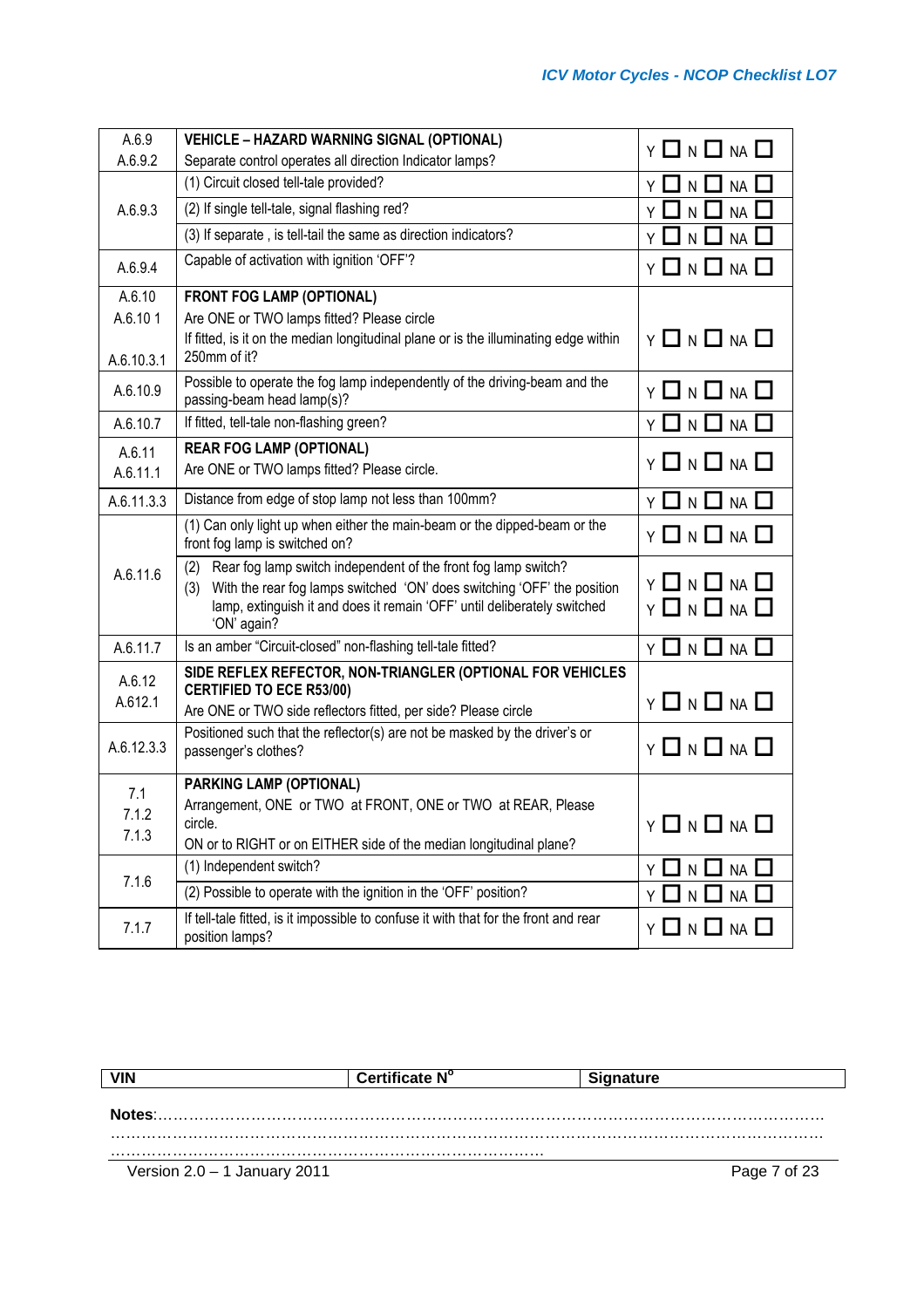|         | REVERSING LAMP (ONLY IF REVERSE GEAR FITTED)                                                                                  |  | $Y \square N \square NA \square$ |  |
|---------|-------------------------------------------------------------------------------------------------------------------------------|--|----------------------------------|--|
| 7.2     | Is the lamp always lit when reversing gear engaged?, and                                                                      |  |                                  |  |
| 7.2.6   | The device controlling starting and stopping the engine is in a position<br>(1)<br>where the engine can operate?              |  | Y O N O NA O                     |  |
|         | The engine is running?<br>(2)                                                                                                 |  | $Y \Box N \Box NA \Box$          |  |
|         | FRONT REFLEX REFLECTOR NON-TRIANGULAR (OPTIONAL FOR LA, LC AND                                                                |  |                                  |  |
|         | LD)                                                                                                                           |  |                                  |  |
| 7.4     | Are ONE or TWO side reflectors fitted? Please circle                                                                          |  | $Y \Box N \Box NA \Box$          |  |
| 7.4.1   | (1) If only one reflector fitted, the centre of reference is on the vehicle medium                                            |  | $Y \Box N \Box NA \Box$          |  |
| 7.4.3   | longitudinal plane?                                                                                                           |  |                                  |  |
|         | (2) If two reflectors fitted, is the illuminating surface not more than 400mm from the<br>extreme outer edge of the side car. |  | $Y \Box N \Box NA \Box$          |  |
| 8.9     | <b>CONSPICUITY LAMP (MANDATORY FOR VEHICLES CERTIFIED TO 19/01)</b>                                                           |  |                                  |  |
|         | Are TWO conspicuity lamps fitted, or is conspicuity lamp incorporated in passing beam<br>headlamp? Please circle              |  | $Y \Box N \Box NA \Box$          |  |
| 8.9.9.1 | Conspicuity lamp is lighted with the engine running?                                                                          |  | $\Box$ N $\Box$ NA $\Box$        |  |

# **ADR 23/01 - PASSENGER CAR TYRES (IF FITTED)**

| <b>CLAUSE</b><br>NO. |                                                  | <b>FEATURE</b>                                                                                 | <b>COMPLIANCE</b> |
|----------------------|--------------------------------------------------|------------------------------------------------------------------------------------------------|-------------------|
|                      | Rr tyre)<br>(1)                                  | For one tyre fitted, identify: (If tyre size different front and rear, complete for 1 Fr and 1 |                   |
| 23.2.3               | (2) Tyre size, speed category                    |                                                                                                |                   |
|                      | (3) Date code.                                   |                                                                                                |                   |
| 23.2.2.1.2           | At least 4 tread wear indicators?                |                                                                                                | Y □ N □ NA □      |
| 23.2.3               | labelled on the outer 'Sidewalls'?               | Each tyre labelled on both sides, except for 'Asymmetrical Tyres', which are at least          | Y □ N □ NA □      |
| 23.2.3.8             | If tyre is 'Asymmetrical', outer face indicated? |                                                                                                | YLIN              |

|                                | Certificate N° | <b>Signature</b> |
|--------------------------------|----------------|------------------|
|                                |                |                  |
| Notes:                         |                |                  |
|                                |                |                  |
| Version $2.0 - 1$ January 2011 |                | Page 8 of 23     |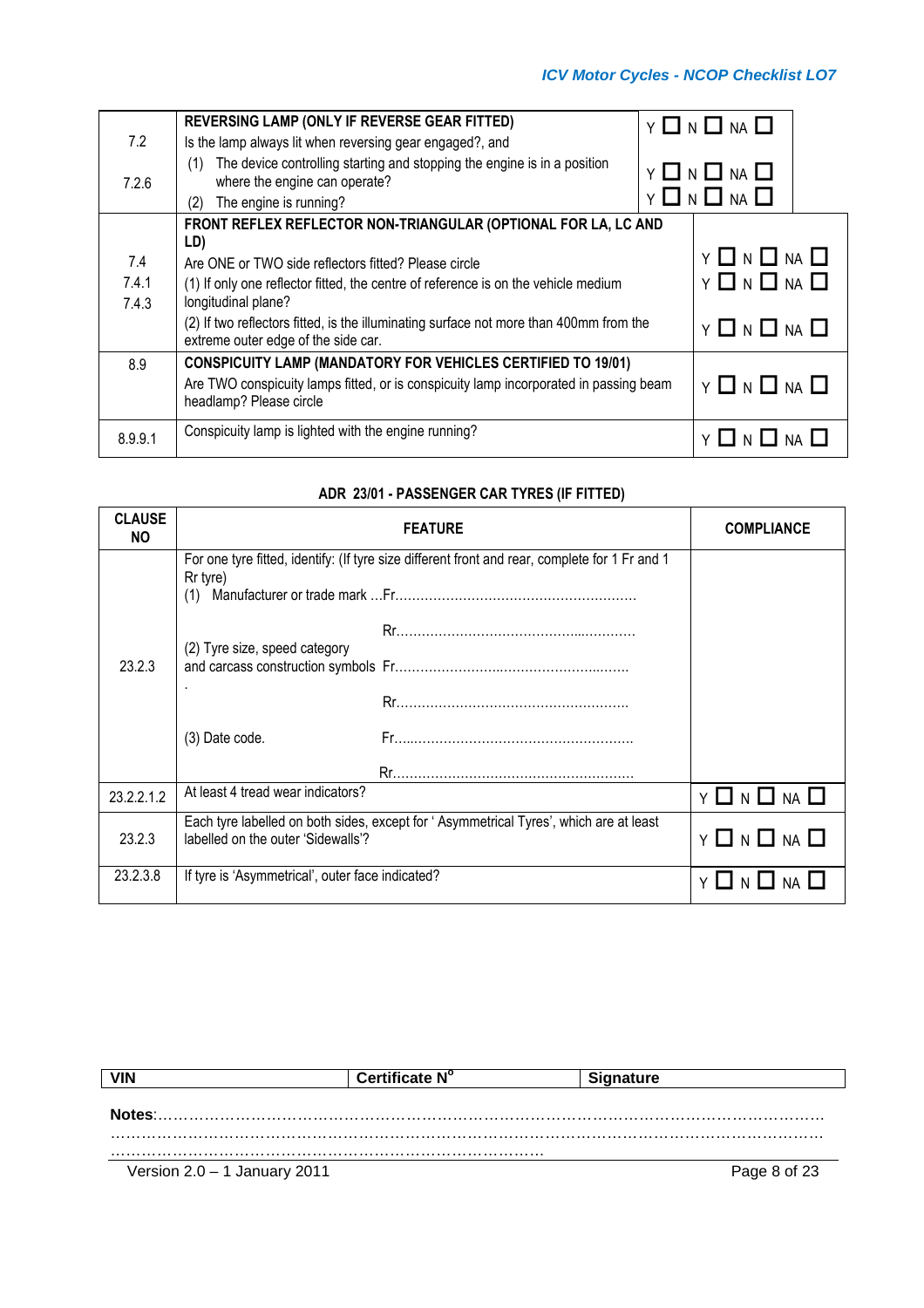| <b>CLAUSE</b><br>NO.     | <b>FEATURE</b>                                                                                                                                                                                          | <b>COMPLIANCE</b>                                                         |
|--------------------------|---------------------------------------------------------------------------------------------------------------------------------------------------------------------------------------------------------|---------------------------------------------------------------------------|
| 24.2.1.1                 | A placard of durable material permanently affixed to the vehicle?                                                                                                                                       | Y∐N∐<br><b>NA</b>                                                         |
| 24.2.1.1                 | Placard contains the following:<br>For each nominated rim profile the recommended tyre size?<br>(1)<br>Recommended tyre pressures in Kpa?<br>(2)<br>Statement on load rating and speed category?<br>(3) | Y <b>LI</b> N <b>I</b> NA <b>I</b><br><b>Y □ N □ NA □</b><br>Y □ N □ NA □ |
| 24.2.5.1                 | All tyres fitted to the vehicle of the same type of 'Carcass' construction?                                                                                                                             | $Y \Box N \Box NA \Box$                                                   |
| 24.2.5.3                 | Tyre and Rim combination on vehicle included on placard and RVD form?                                                                                                                                   | Y LI N LI NA L                                                            |
| 24.2.5.4.1<br>24.2.5.4.2 | Maximum load rating and speed category of tyre fitted equal to or greater than that on<br>the placard?                                                                                                  | Y □ N □<br>$NA$ $L$                                                       |
|                          |                                                                                                                                                                                                         | #                                                                         |

# **ADR 24/02 - TYRE AND RIM SELECTION(ONLY IF FITTED WITH PASSENGER CAR TYRES). (NA to vehicles certified to ADR 42/04)**

#### **ADR 33/00 – BRAKE SYSTEMS FOR MOTOR CYCLE AND MOPEDS (ALL L-CATEGORIES)**

| <b>CLAUSE</b><br>NO. | <b>FEATURE</b>                                                           | <b>COMPLIANCE</b>                  |
|----------------------|--------------------------------------------------------------------------|------------------------------------|
| 33.2.1.1             | Split (S) or independent (I)? Indicate S or I.                           |                                    |
| 33.2.1.4             | Lining visible either directly or indirectly?                            | <b>NA</b><br>$\checkmark$          |
| 33.2.1.6             | Brake controls readily accessible?                                       | <b>NA</b>                          |
| 33.2.1.7             | Adequate provision made for adjustment?                                  | <b>NA</b>                          |
| 33.2.5.1             | Separate reservoir compartment for each sub-system?                      | <b>NA</b>                          |
| 33.2.5.3             | Labelling satisfactory and located on or near brake fluid reservoir cap? | Y LI N LI NA I                     |
| 33.2.3.0             | If split service brake system, failure indicator lamp:<br>$(1)$ Fitted?  | $Y \ \Box \ N \ \Box \ N A \ \Box$ |
| 33.2.3.2             | (2) Activation check satisfactory?                                       | <b>NA</b>                          |
| 33.2.3.5             | (3) Labelling satisfactory?                                              | <b>NA</b>                          |
| 33.2.4               | If single brake power unit, an audible device provided?                  |                                    |
| 33.2.2               | Parking brake provided? (LB, LD & LE only)                               |                                    |
|                      |                                                                          |                                    |

| <b>VIN</b>                     | Certificate N° | <b>Signature</b> |              |
|--------------------------------|----------------|------------------|--------------|
|                                |                |                  |              |
| Notes:                         |                |                  |              |
|                                |                |                  |              |
| Version $2.0 - 1$ January 2011 |                |                  | Page 9 of 23 |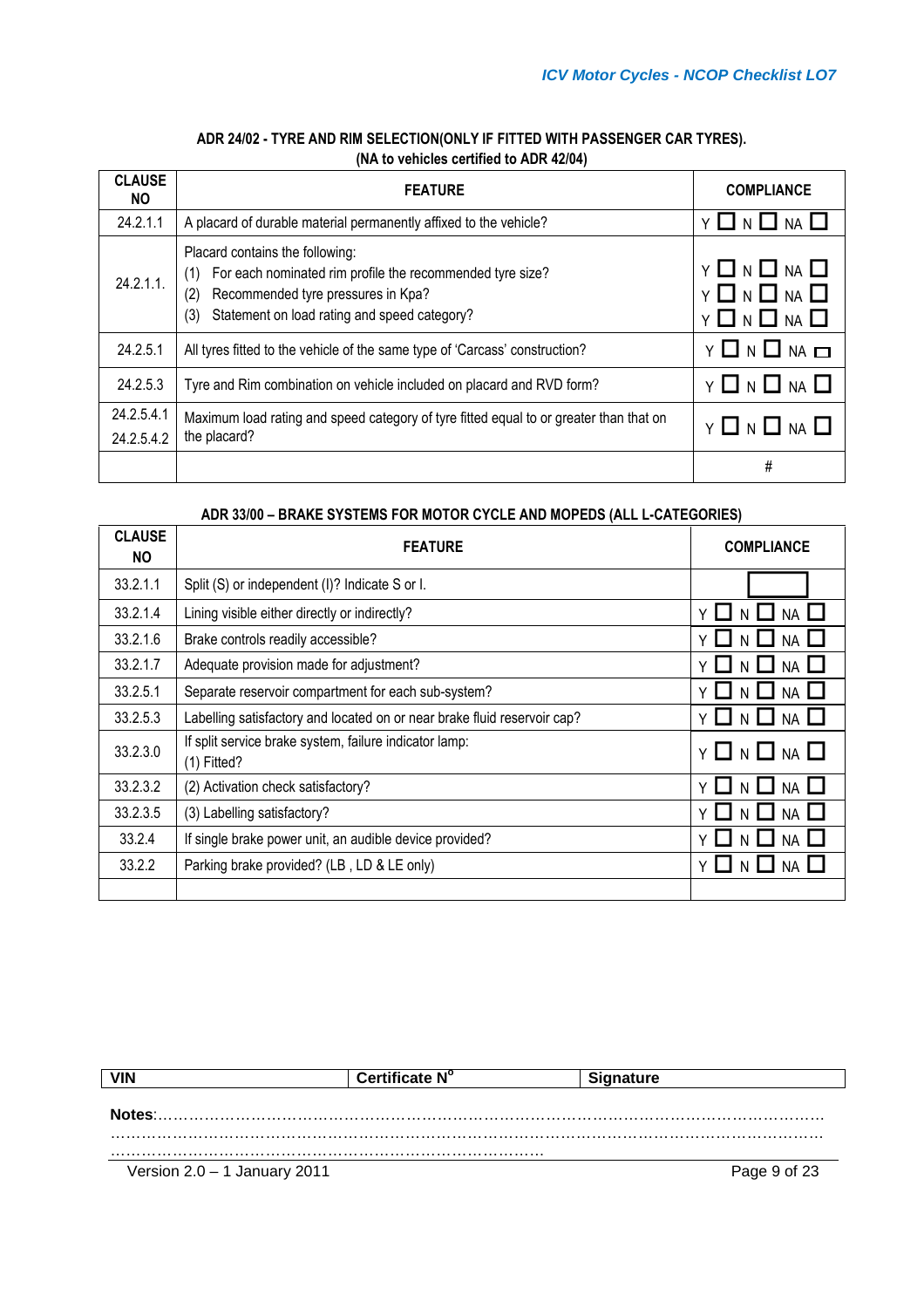| <b>CLAUSE</b><br><b>NO</b> | <b>FEATURE</b>                                                        | <b>COMPLIANCE</b>       |
|----------------------------|-----------------------------------------------------------------------|-------------------------|
| 39.2                       | <b>MARKING REQUIREMENTS</b>                                           |                         |
| 39.2.1                     | Silencing system components marked with:                              |                         |
| 39.2.1.1                   | (1) Trade name or mark of manufacturer?                               | <b>NA</b>               |
| 39.2.1.2                   | (2) Trade description given by manufacturer?                          | <b>NA</b>               |
| 39.2.2                     | Markings clearly legible and appears indelible?                       | <b>NA</b>               |
| 39.3                       | <b>LABELLING REQUIREMENTS</b>                                         | $Y \Box N \Box NA \Box$ |
|                            | Stationary noise test information and vehicle labelling satisfactory? |                         |
| 39.4                       | <b>INFORMATION SUPPLIED WITH VEHICLE</b>                              |                         |
| 39.4.1                     | (1) Specified warning in owner's manual/handbook?                     |                         |
| 39.4.2                     | (2) Maintenance instructions provided?                                |                         |
|                            |                                                                       |                         |

## **ADR 39/00 – EXTERNAL NOISE OF MOTOR CYCLES (NA to vehicles certified to ADR 83/00)**

#### **ADR 42/03 - GENERAL SAFETY REQUIREMENTS**

| <b>ADR 42/03 - GENERAL SAFETY REQUIREMENTS</b> |                                                                                                                                                                                                                                    |                                  |  |
|------------------------------------------------|------------------------------------------------------------------------------------------------------------------------------------------------------------------------------------------------------------------------------------|----------------------------------|--|
| <b>CLAUSE</b><br><b>NO</b>                     | <b>FEATURE</b>                                                                                                                                                                                                                     | <b>COMPLIANCE</b>                |  |
| 6                                              | <b>CIGAR OR CIGARETTE LIGHTER</b><br>Activation possible only with switch in 'accessory'" or 'engine on' position?                                                                                                                 | $Y \square N \square NA \square$ |  |
| $\overline{7}$                                 | <b>DIESEL ENGINES</b><br>Is device fitted to prevent inadvertent starting of engine?                                                                                                                                               | $Y \Box N \Box NA \Box$          |  |
| 8<br>8.1.2                                     | <b>STEERING SYSTEM</b><br>Do components essential to steering operation transmit energy by mechanical<br>means only?                                                                                                               | $Y \Box N \Box NA \Box$          |  |
| 8.1.1                                          | Steering wheel located centrally or to the right?                                                                                                                                                                                  | $Y \square N \square NA \square$ |  |
| 10.1.1                                         | <b>ELECTRICAL WIRING</b><br>Supported at not more than 600mm intervals?                                                                                                                                                            | $Y \Box N \Box NA \Box$          |  |
| 10.1.2/3/4                                     | Properly insulated, located and protected from chafing?                                                                                                                                                                            | <b>Y □ N □ NA □</b>              |  |
| 12<br>12.1                                     | <b>EXTERNAL OR INTERNAL PROTRUSIONS</b><br>Devoid of external or internal projections or sharp or pointed fittings?                                                                                                                | $Y \Box N \Box NA \Box$          |  |
| 13.1                                           | <b>FIELD OF VIEW</b><br>Driver's view on either side and in all directions in front of the vehicle<br>unobstructed?                                                                                                                | Y 囗 N 囗 NA 囗                     |  |
| 15.3<br>15.3.3.1                               | <b>WHEEL GUARDS (MUDGUARDS)</b><br>Rear wheel guards covers wheel from a point vertically above the foremost<br>part of the wheel to an arc rearwards, up to a line through the centre at or less<br>than 45 degree to horizontal? | $Y \Box N \Box NA \Box$          |  |
| 15.3.3                                         | Unless bodywork provides required protection, front wheel guards extend over<br>rear quarter of wheel?                                                                                                                             | Y □ N □ NA □                     |  |

| <b>VIN</b>                   | Certificate N° | <b>Signature</b> |  |
|------------------------------|----------------|------------------|--|
|                              |                |                  |  |
| Notes:                       |                |                  |  |
|                              |                |                  |  |
| Version 2.0 - 1 January 2011 |                | Page 10 of 23    |  |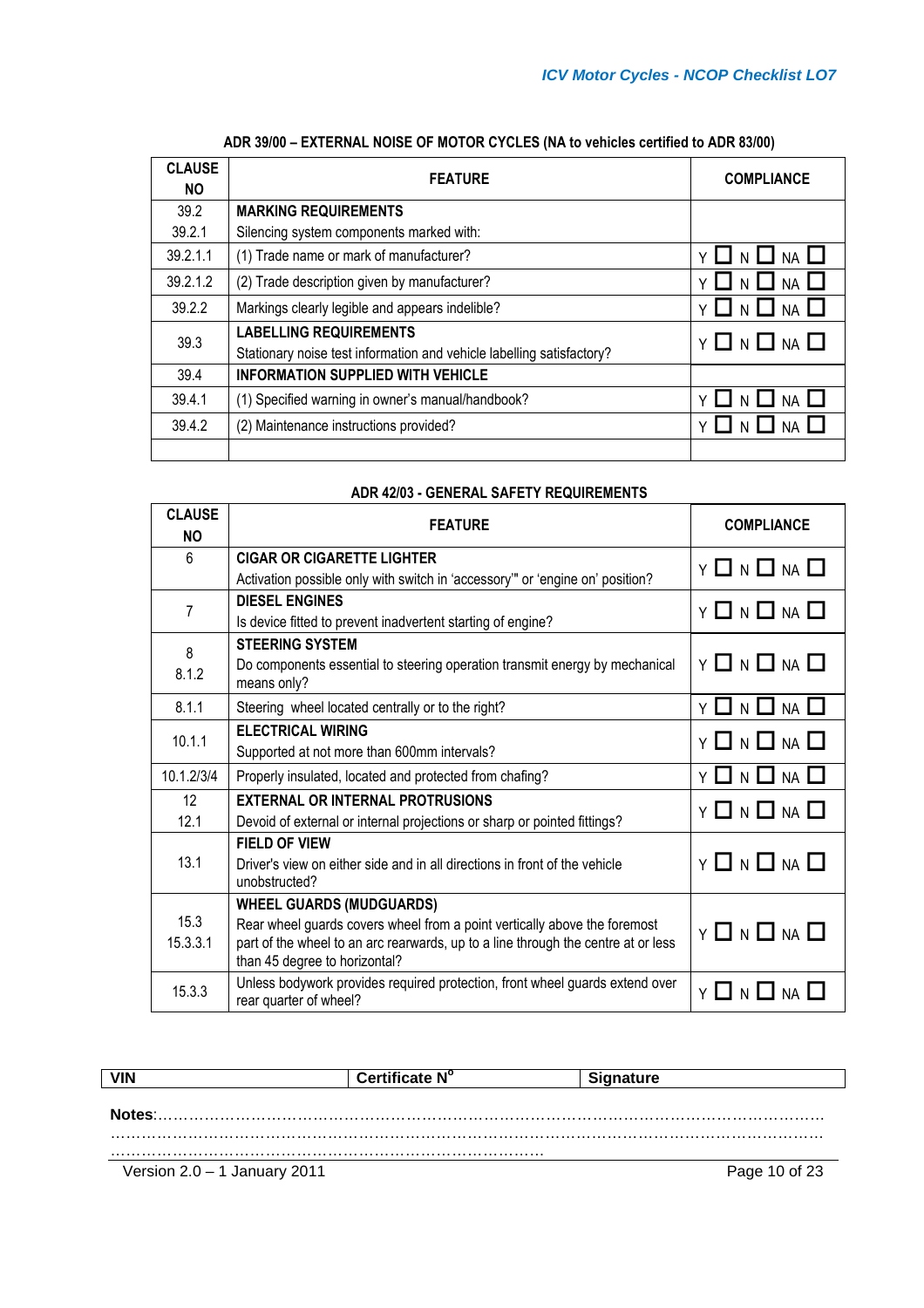| <b>WARNING DEVICE AUDIBLE</b><br>21.2<br>$'$ NA $\Box$<br>YINII<br>Fitted with at least one horn with constant amplitude and frequency<br>characteristics? |
|------------------------------------------------------------------------------------------------------------------------------------------------------------|
|------------------------------------------------------------------------------------------------------------------------------------------------------------|

| VIN                            | Certificate N° | <b>Signature</b> |               |
|--------------------------------|----------------|------------------|---------------|
| Notes:                         |                |                  |               |
|                                |                |                  |               |
|                                |                |                  |               |
| Version $2.0 - 1$ January 2011 |                |                  | Page 11 of 23 |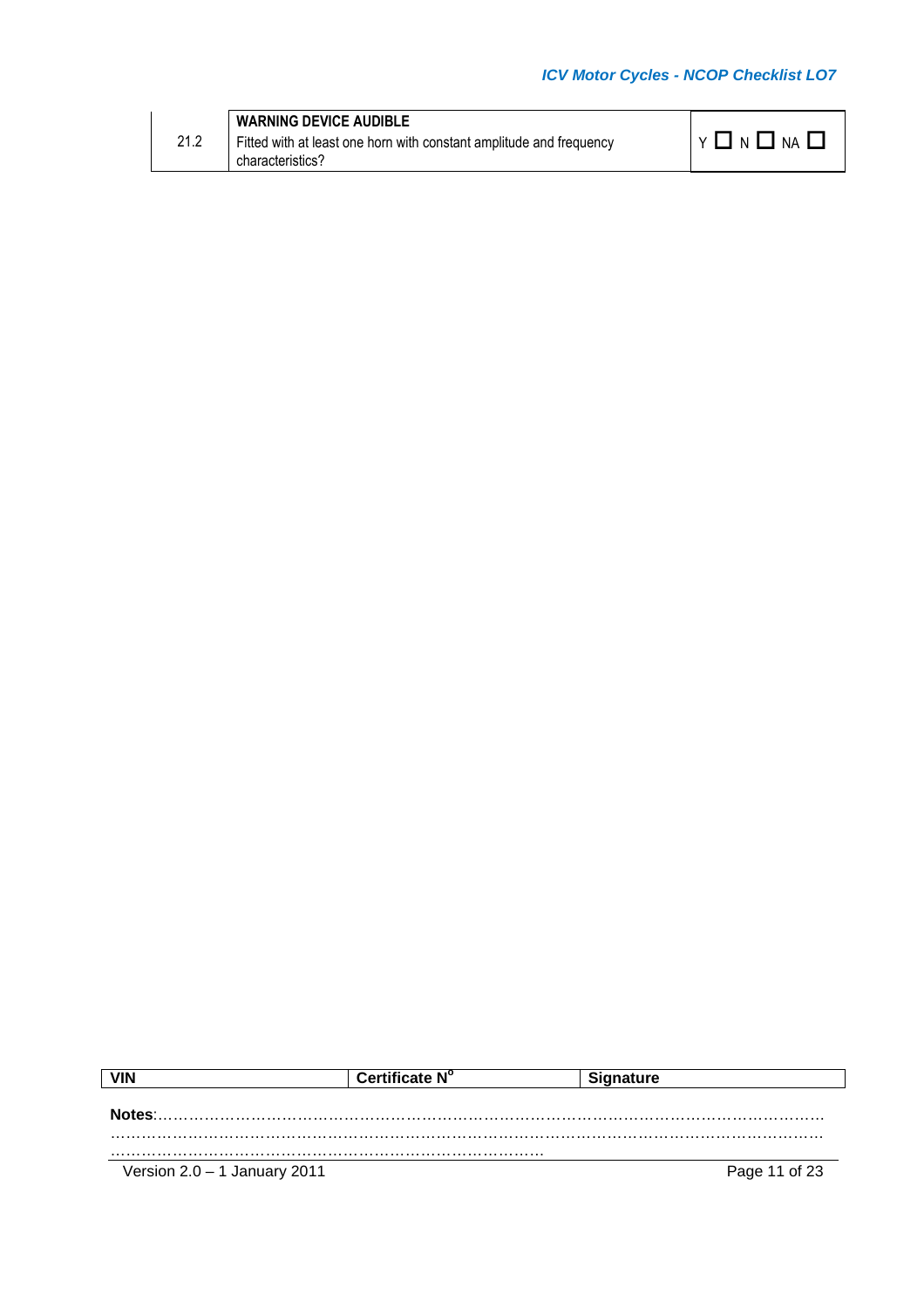| <b>CLAUSE</b><br><b>NO</b> | <b>FEATURE</b>                                                                                                                                                                                                                                          | <b>COMPLIANCE</b>                    |
|----------------------------|---------------------------------------------------------------------------------------------------------------------------------------------------------------------------------------------------------------------------------------------------------|--------------------------------------|
| 6                          | <b>DIESEL ENGINES</b><br>Is device fitted to prevent inadvertent starting of engine?                                                                                                                                                                    | $Y \Box N \Box NA \Box$              |
| 7.1.2                      | <b>STEERING SYSTEM</b><br>Do components essential to steering operation transmit energy by mechanical<br>means only?                                                                                                                                    | $Y \ \Box \ N \ \Box \ N \ A \ \Box$ |
| 7.1                        | Steering wheel located centrally or to the right?                                                                                                                                                                                                       | $Y \Box N \Box NA \Box$              |
| 9.1.1                      | <b>ELECTRICAL WIRING</b><br>Supported at not more than 600mm intervals?                                                                                                                                                                                 | Y 囗 N 囗 NA 囗                         |
| 9.1.2/3/4                  | Properly insulated, located and protected from chafing?                                                                                                                                                                                                 | Y 囗 N 囗 NA 囗                         |
| 11.1.1/2/3                 | <b>EXTERNAL OR INTERNAL PROTRUSIONS</b><br>Devoid of external or internal projections or sharp or pointed fittings?                                                                                                                                     | Y 囗 N 囗 NA 囗                         |
| 12.1                       | <b>FIELD OF VIEW</b><br>Driver's view on either side and in all directions in front of the vehicle<br>unobstructed?                                                                                                                                     | Y 囗 N 囗 NA 囗                         |
| 14.3.2                     | <b>WHEEL GUARDS (MUDGUARDS)</b><br>Are wheels fitted with guards, or permanent structure, that cover at least the<br>'Section Width' of the tyre, and designed so as to protect other road users<br>against thrown-up stones, mud, ice, snow and water? | $Y \Box N \Box NA \Box$              |
| 14.3.3.1                   | Do Rear wheel guards cover the wheel from a point vertically above the<br>foremost part of the wheel to an arc rearwards up to a line through the centre<br>at or less than 45 degree to horizontal?                                                    | $Y \Box N \Box NA \Box$              |
| 14.3.3.2                   | Unless bodywork provides required protection, do front wheel guards extend<br>over rear quarter of wheel?                                                                                                                                               | Y 囗 N 囗 NA 囗                         |
| 15                         | <b>BRAKE TUBING AND BRAKE HOSES</b><br>For any one brake hose (if fitted) identify                                                                                                                                                                      |                                      |
| 15                         | Brake tubing and hoses fitted to prevent chafing, kinking or other mechanical<br>damage?                                                                                                                                                                | $Y \ \Box \ N \ \Box \ N \ \Box$     |
| 20.2                       | <b>WARNING DEVICE AUDIBLE</b><br>Fitted with at least one horn with constant amplitude and frequency<br>characteristics?                                                                                                                                | $Y \ \Box \ N \ \Box \ N \ \Box$     |
| 25.3.1                     | <b>TYRE AND RIM SELECTION</b><br>All tyres fitted to an 'Axle' are the same type of 'Carcass' construction?                                                                                                                                             | Y 囗 N 囗 NA 囗                         |

## **ADR 42/04 - GENERAL SAFETY REQUIREMENTS (ALL CATEGORIES From 1-JAN-2005)**

| <b>VIN</b>                     | Certificate N° | <b>Signature</b> |
|--------------------------------|----------------|------------------|
|                                |                |                  |
| Notes:                         |                |                  |
|                                |                |                  |
|                                |                |                  |
| Version $2.0 - 1$ January 2011 |                | Page 12 of 23    |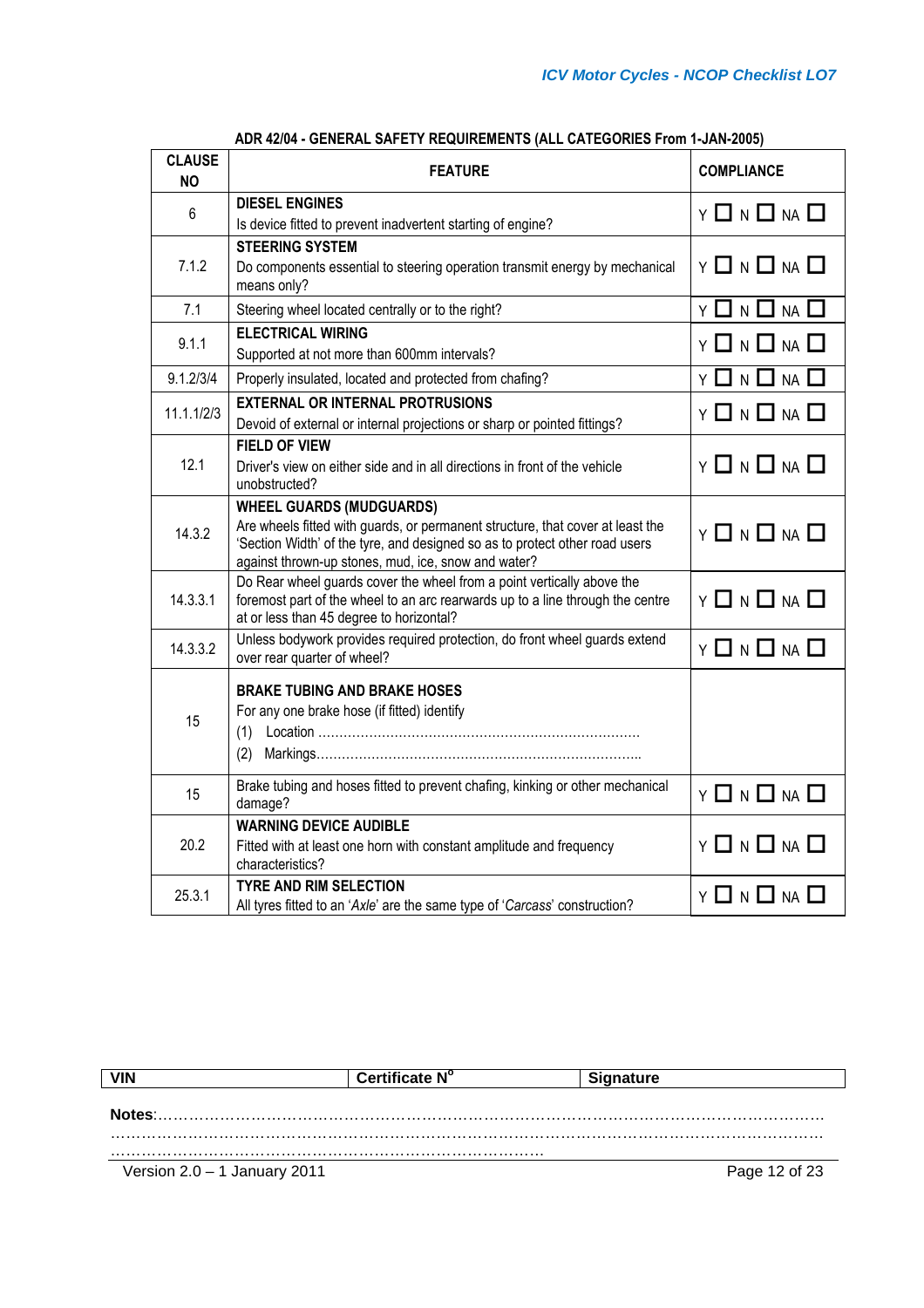| <b>CLAUSE</b><br>NO | <b>FEATURE</b>                                                                    | <b>COMPLIANCE</b> |
|---------------------|-----------------------------------------------------------------------------------|-------------------|
| 56.2.3              | Stationary Noise test information contained in handbook or otherwise<br>supplied? | 1 N 1 1<br>NA I   |

# **ADR 56/00 – MOPED NOISE (FOR LA AND LB ONLY) NA to vehicles certified to ADR 83/00**

## **ADR 57/00 - SPECIAL REQUIREMENTS FOR L-GROUP VEHICLES**

| <b>CLAUSE</b><br><b>NO</b>               | <b>FEATURE</b>                                                       |                                                                                            | <b>COMPLIANCE</b>                                        |
|------------------------------------------|----------------------------------------------------------------------|--------------------------------------------------------------------------------------------|----------------------------------------------------------|
| 57.2.1                                   | <b>SIDE-CARS</b>                                                     |                                                                                            |                                                          |
| 57.2.1.1                                 | Side-car securely attached to left hand side?                        |                                                                                            | $Y \Box N \Box NA \Box$                                  |
| 57.2.1.2                                 |                                                                      |                                                                                            |                                                          |
| 57.2.2<br>57.2.2.1                       | <b>STEERING GEAR</b><br>side of centre line?                         | Handlebars extends not less than 250mm and not more than 450mm on each                     | $Y \Box N \Box NA \Box$                                  |
| 57.2.2.2                                 | seat $<$ 380 $mm$ ?                                                  | Height of lowest part of handgrip above lowest part of upper surface of driver's           | Y 囗 N 囗 NA 囗                                             |
| 57.2.2.3                                 | Steering gear designed to prevent over-locking?                      |                                                                                            | N<br>NA I<br>ΥI                                          |
| 57.2.2.4                                 | front wheel <550mm?                                                  | Horizontal distance from mid-point between head stem bearing to centre of                  | $Y \mathbin{\Box} N \mathbin{\Box} N$ a $\mathbin{\Box}$ |
| 57.2.2.5                                 | Handlebars symmetrical and located centrally?                        |                                                                                            | <b>NA</b><br>I א L<br>Y                                  |
| 57.2.3                                   | <b>OPERATION AND LOCATION OF CONTROLS</b><br>(Circle non-compliance) |                                                                                            |                                                          |
| <b>CONTRO</b><br>L                       | <b>LOCATION</b>                                                      | <b>OPERATION</b>                                                                           | <b>COMPLIANCE</b>                                        |
| Manual<br>clutch $(*)$                   | Left HB? $($ #)                                                      | Squeeze to disengage?                                                                      | Y 囗 N 囗 NA 囗                                             |
| Gear<br>change<br>(Opt)                  | Left Foot?                                                           | Up from first gear to select others?                                                       | Υ                                                        |
| Head<br>Lamp (**)                        | Left HB?                                                             | Up - main beam, down - dipped and 'OFF-<br>guard' provided if combined with on-off switch? | Y 囗 N 囗 NA 囗                                             |
| Horn                                     | Left HB?                                                             | Push to activate?                                                                          | $N \Box$<br><b>NA</b><br>ΥI                              |
| <b>Direction</b><br>Indicator            | Either HB?                                                           |                                                                                            | $Y \ \Box \ N \ \Box \ N A \ \Box$                       |
| Ignition<br>(Opt)                        |                                                                      | Anti-clockwise to 'OFF' from other positions?                                              | $Y \square N \square NA \square$                         |
| Manual<br>only fuel<br>shut-off<br>(Opt) |                                                                      | Off-forward, On-downwards, Reserve (if<br>provided) - On-upwards? Or as per FMVSS<br>123?  | Y 囗 N 囗 NA 囗                                             |
| Twist grip<br>throttle                   | Right HB?                                                            | Self-closing in clockwise direction to idle                                                | ᆜ N L┛№ │<br>ΥI                                          |

| <b>VIN</b>                     | Certificate N° | <b>Signature</b> |
|--------------------------------|----------------|------------------|
|                                |                |                  |
|                                |                |                  |
|                                |                |                  |
|                                |                |                  |
| Version $2.0 - 1$ January 2011 |                | Page 13 of 23    |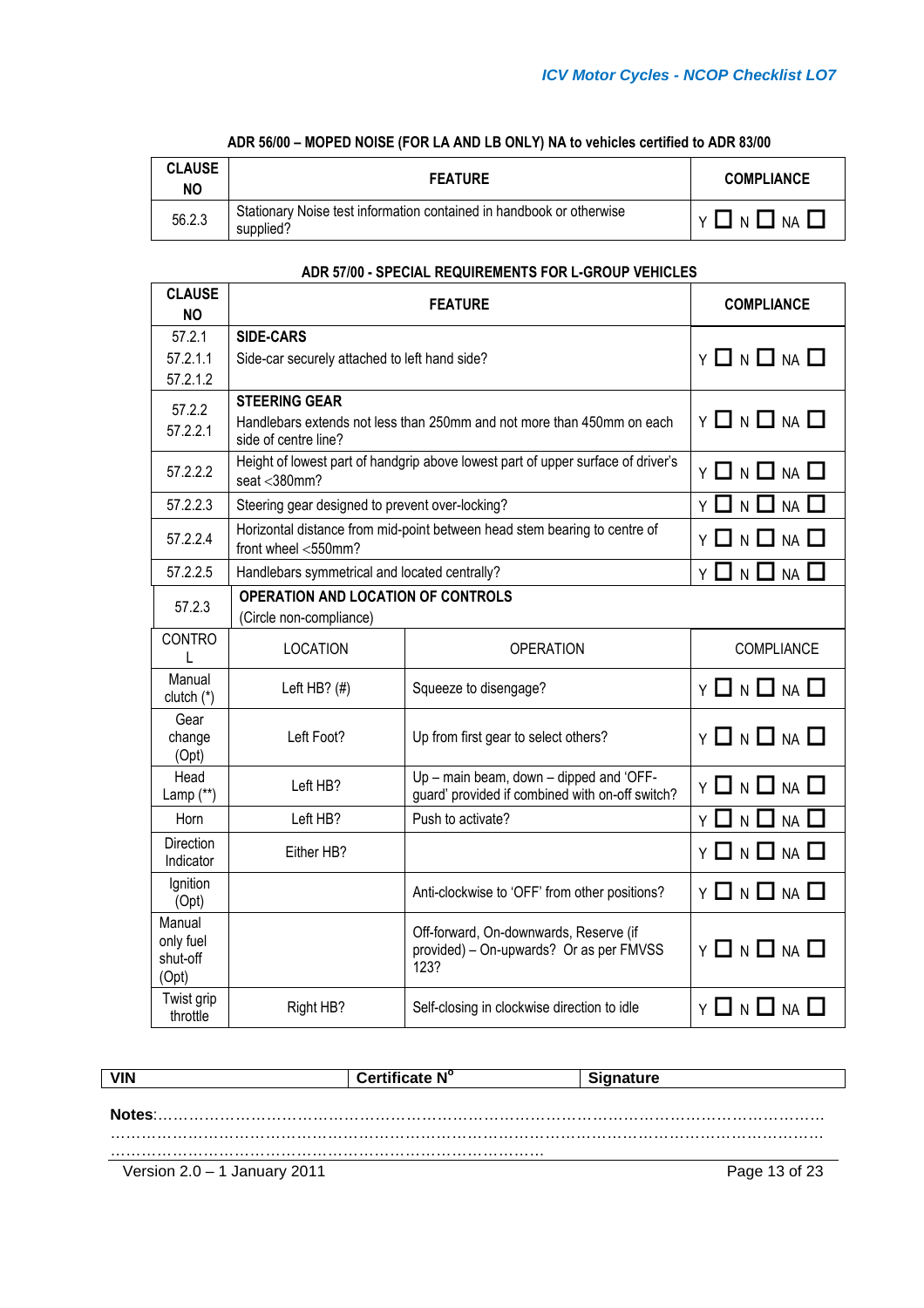| Suppleme<br>ntal<br>engine<br>stop                                                     | Right HB?                                                                                                 | Thumb operated       | $Y \ \Box \ N \ \Box \ N \ A \ \Box$                     |
|----------------------------------------------------------------------------------------|-----------------------------------------------------------------------------------------------------------|----------------------|----------------------------------------------------------|
| Front<br><b>Brake</b>                                                                  | Right HB?                                                                                                 | Squeeze to activate? | $Y \Box N \Box NA \Box$                                  |
| Rear<br><b>Brakes</b><br>For LC                                                        | <b>Right Foot</b>                                                                                         | Depress to activate? | $Y \ \Box \ N \ \Box \ N \ A \ \Box$                     |
| If Auto<br>trans                                                                       | R.Foot/L.HB?                                                                                              | Squeeze to activate? | $Y \mathbin{\Box} N \mathbin{\Box} N$ a $\mathbin{\Box}$ |
| For LA,<br>LB                                                                          | Left HB?                                                                                                  | Squeeze to activate? | Y 囗 N 囗 NA 囗                                             |
|                                                                                        |                                                                                                           |                      |                                                          |
| $(*)$ – Hand lever or combined with gear change.                                       |                                                                                                           |                      |                                                          |
| (**) – Only dipped beam permitted for LA category vehicles.<br>$Y \Box N \Box NA \Box$ |                                                                                                           |                      |                                                          |
| $(\#)$ – HB = Handle Bar.                                                              |                                                                                                           |                      |                                                          |
|                                                                                        | <b>OPERATION REQUIREMENTS</b>                                                                             |                      |                                                          |
|                                                                                        | Without removal of the operator's right hand from the throttle, are the following<br>operations possible? |                      | $Y \Box N \Box NA \Box$                                  |
| 57.2.3.1.2                                                                             | (1) Hand lever control of front brake                                                                     |                      |                                                          |
|                                                                                        | (2) Turn signal control (if on right handlebar)?                                                          |                      | N<br><b>NA</b>                                           |
|                                                                                        | (3) supplemental engine stop?                                                                             |                      | N L<br>$\sqcup$ na $\sqcup$                              |
|                                                                                        | Without removal of the operator's left hand from the handgrip, are the<br>following operations possible?  |                      | Y 囗 N 囗 NA 囗                                             |
| 57.2.3.1.3                                                                             | (1) Hand lever control of clutch and push horn button?                                                    |                      |                                                          |
|                                                                                        | (2) Turn signal control (if on left handlebar)?                                                           |                      | $\mathsf{N}$<br><b>NA</b>                                |
|                                                                                        | (3) Headlamp beam control (except for LA)?                                                                |                      | <b>NA</b>                                                |

| VIN                            | Certificate N° | <b>Signature</b> |
|--------------------------------|----------------|------------------|
|                                |                |                  |
| Notes:                         |                |                  |
|                                |                |                  |
|                                |                |                  |
| Version $2.0 - 1$ January 2011 |                | Page 14 of 23    |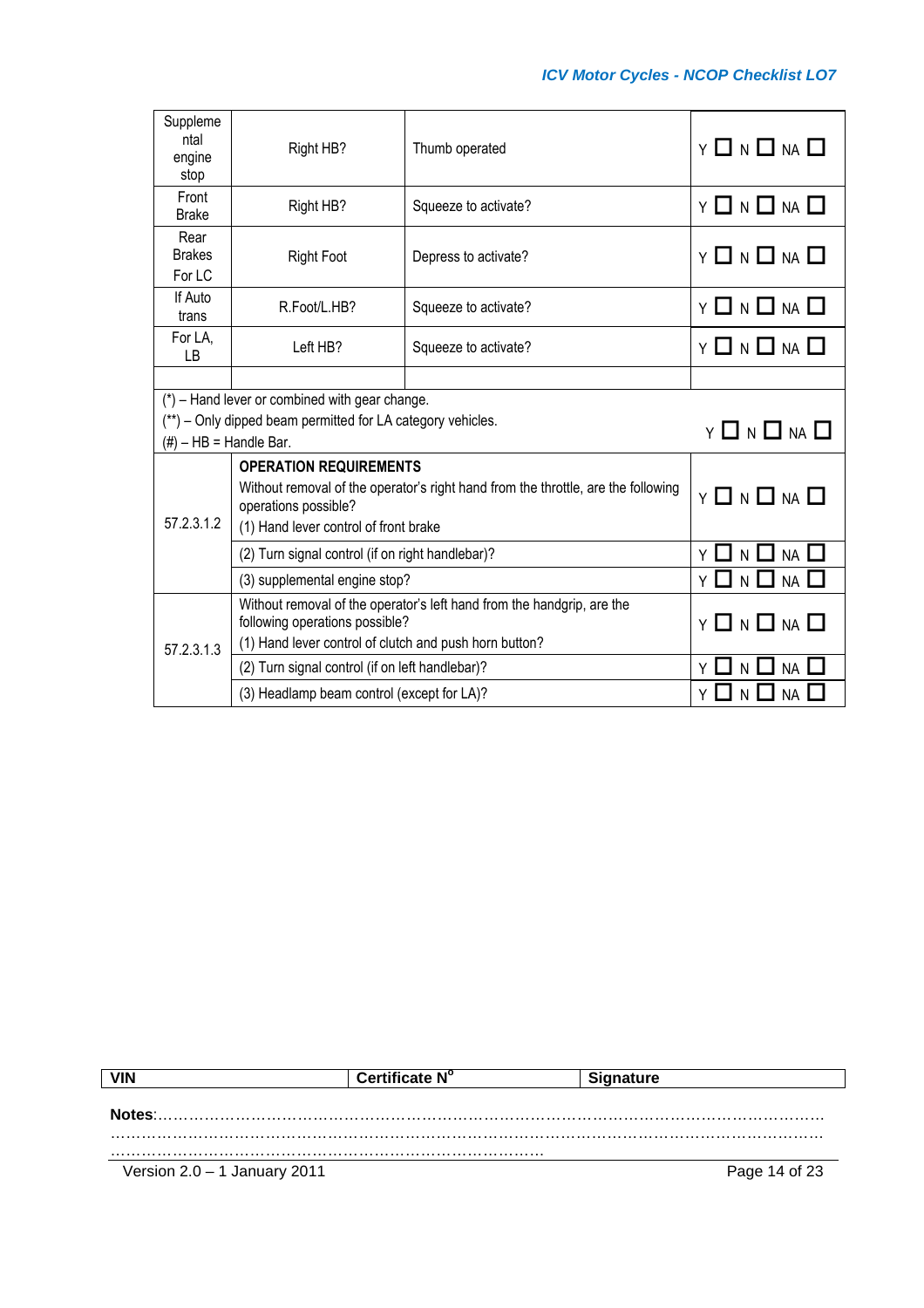| Clause                             | <b>CONTROL AND VISUAL INDICATOR DISPLAY IDENTIFICATION</b>                                                                 |                                        |                                      |  |  |  |  |
|------------------------------------|----------------------------------------------------------------------------------------------------------------------------|----------------------------------------|--------------------------------------|--|--|--|--|
| N <sub>O</sub><br>57.2.3.3         | If an item of equipment listed below is provided, is it and its control positions identified at least as<br>specified (*). |                                        |                                      |  |  |  |  |
|                                    | Position Identification *<br>COMPLIANCE                                                                                    |                                        |                                      |  |  |  |  |
| Item                               | Identification and Visibility                                                                                              |                                        |                                      |  |  |  |  |
| Ignition<br>switch #               |                                                                                                                            | OFF?                                   | <b>Y 囗 N 囗 NA 囗</b>                  |  |  |  |  |
| Suppleme<br>ntal<br>engine<br>stop | Engine stop?                                                                                                               | OFF, run?                              | $Y \Box N \Box NA \Box$              |  |  |  |  |
| Manual<br>choke #                  | Choke?                                                                                                                     |                                        | $Y \square N \square NA \square$     |  |  |  |  |
| Electric<br>starter                |                                                                                                                            | Start?                                 | Y 囗 N 囗 NA 囗                         |  |  |  |  |
| Headlamp<br>beam<br>control        | Lights?                                                                                                                    | Hi, Lo?                                | $Y \Box N \Box NA \Box$              |  |  |  |  |
| Horn                               | Horn?                                                                                                                      |                                        | $Y \ \Box \ N \ \Box \ N \ A \ \Box$ |  |  |  |  |
| Direction<br>indicator             | Turn?                                                                                                                      | L, R?                                  | $Y \Box N \Box NA \Box$              |  |  |  |  |
| Main<br>beam<br>indicator          | Main Beam?                                                                                                                 |                                        | $Y \ \Box \ N \ \Box \ N \ A \ \Box$ |  |  |  |  |
| Tachomet                           | R/min, rpm,                                                                                                                |                                        | Y 囗 N 囗 NA 囗                         |  |  |  |  |
| er                                 | RPM, or min-1                                                                                                              |                                        |                                      |  |  |  |  |
| Fuel tank<br>shut off<br>Control # | Fuel?                                                                                                                      | Off, On, Res?                          | $Y \square N \square NA \square$     |  |  |  |  |
| Neutral<br>Indicator               | Neutral?                                                                                                                   |                                        | Y 囗 N 囗 NA 囗                         |  |  |  |  |
| Speedom<br>eter                    | km/h only?                                                                                                                 | Major graduations at 10km/h intervals? | Y 囗 N 囗 NA 囗                         |  |  |  |  |
|                                    | # - Visibility to seated driver not required.                                                                              |                                        |                                      |  |  |  |  |
|                                    | * - The equivalent ISO symbol is an acceptable alternative.                                                                |                                        |                                      |  |  |  |  |
| 57.2.4                             | TRANSMISSION REQUIREMENTS (IF TRANSMISSION MANUAL)                                                                         | $Y \square N \square NA \square$       |                                      |  |  |  |  |
|                                    | Is disengagement possible at any engine speed?<br><b>ELECTRICAL GENERATOR AND BATTERY</b>                                  |                                        |                                      |  |  |  |  |
| 57.2.5                             | Fitted with a battery or generator? (B or G)?                                                                              | $Y \square N \square NA \square$       |                                      |  |  |  |  |
|                                    | <b>FOOTREST</b>                                                                                                            |                                        |                                      |  |  |  |  |
| 57.2.6                             | Foot rest fitted for each seating position?                                                                                | $Y \square N \square NA \square$       |                                      |  |  |  |  |
|                                    | STANDS (FOR LA AND LC VEHICLES ONLY)                                                                                       |                                        | $Y \Box N \Box NA \Box$              |  |  |  |  |
| 57.2.7                             | Stand holds vehicle upright and device keeps stand off road?                                                               |                                        |                                      |  |  |  |  |

|                                | Certificate N° | <b>Signature</b> |
|--------------------------------|----------------|------------------|
|                                |                |                  |
| Notes:                         |                |                  |
|                                |                |                  |
| Version $2.0 - 1$ January 2011 |                | Page 15 of 23    |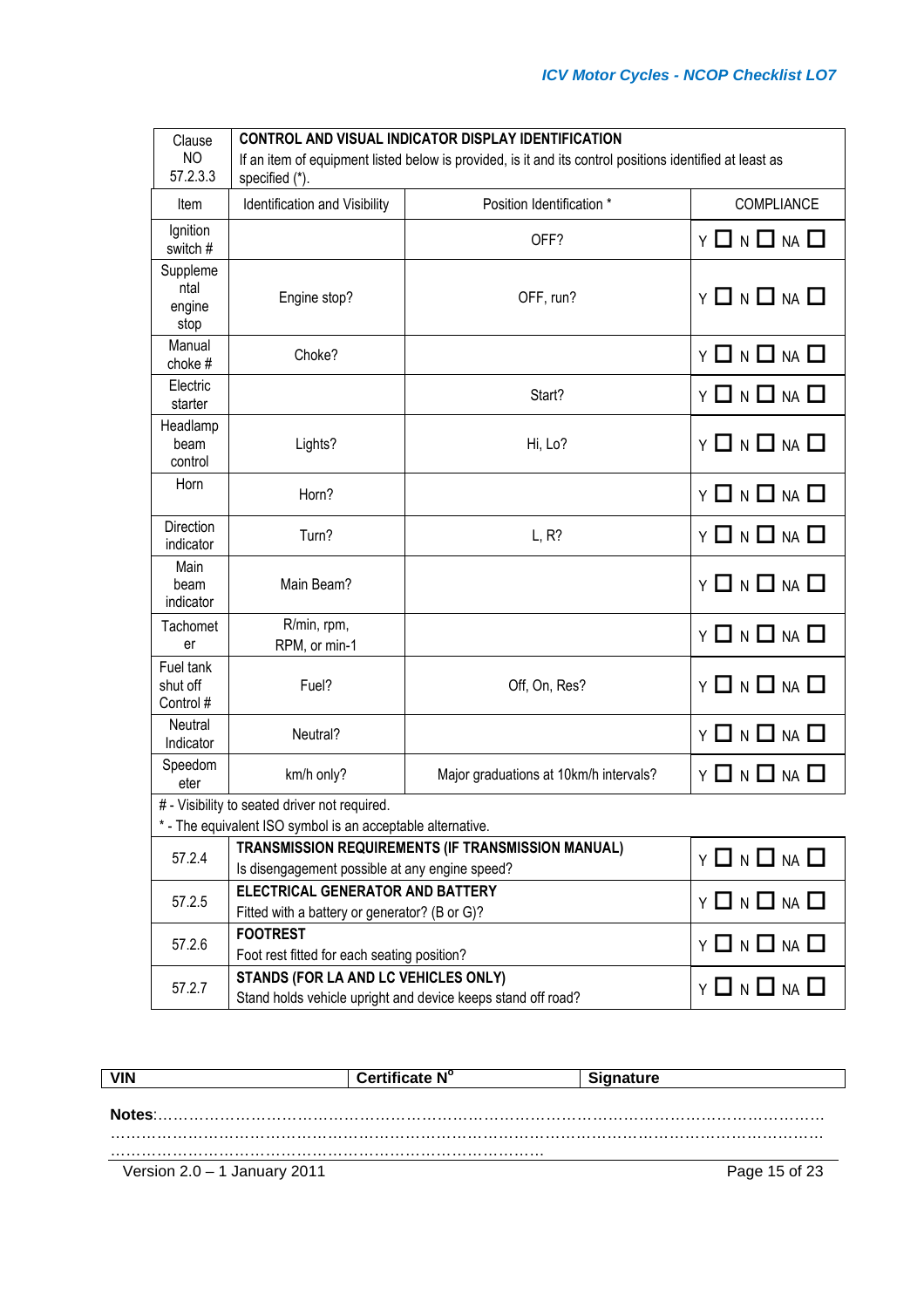|        | <b>CHAIN GUARDS (IF CHAIN DRIVEN)</b>                                            |                     |
|--------|----------------------------------------------------------------------------------|---------------------|
| 57.2.8 | Front sprocket and upper free run of chain covered to                            | <b>Y □ N □ NA □</b> |
|        | >300 mm rear of rear most footrest, or to a point vertically above the centre of |                     |
|        | the rear drive sprocket?                                                         |                     |

### **ADR 61/02 - VEHICLE MARKING**

| <b>CLAUSE</b><br><b>NO</b> | <b>FEATURE</b>                                                                                                                                     | <b>COMPLIANCE</b>                     |
|----------------------------|----------------------------------------------------------------------------------------------------------------------------------------------------|---------------------------------------|
| 5<br>5.1                   | <b>VEHICLE IDENTIFICATION NUMBER</b><br>(1) Is the VIN clearly visible on an integral part of the vehicle and not easily<br>removed?               | $Y \square N \square NA \square$      |
|                            | (2). If VIN is directly marked on an integral part of the vehicle, is the minimum<br>height at least 7mm? If NO<br>What is height of VIN?          | $Y \square N \square NA \square$<br># |
|                            | (3) If VIN is on a separate plate, which in turn is permanently affixed to an<br>integral part of the vehicle, is the minimum height at least 4mm? | $Y \Box N \Box NA \Box$               |
|                            |                                                                                                                                                    |                                       |
| $\overline{7}$<br>7.1      | <b>ENGINE NUMBER</b><br>Can a legible engine number be readily seen when the engine is installed in<br>the vehicle?                                | $Y \Box N \Box NA \Box$               |
|                            | Is the engine number permanently stamped, cast, laser engraved or a<br>combination of these on the main component of the engine?                   | $Y \Box N \Box NA \Box$               |
|                            | Is the engine number satisfactorily located?                                                                                                       | $Y \square N \square M \square$       |
| 9                          | <b>REGISTRATION PLATES</b>                                                                                                                         |                                       |
| .9.1.2.1                   | Is there provision to mount a rear number plate no lower than 300mm from<br>the ground?                                                            | Y O N O NA O                          |

|                                | Certificate N° | <b>Signature</b> |
|--------------------------------|----------------|------------------|
|                                |                |                  |
| Notes:                         |                |                  |
|                                |                |                  |
| Version $2.0 - 1$ January 2011 |                | Page 16 of 23    |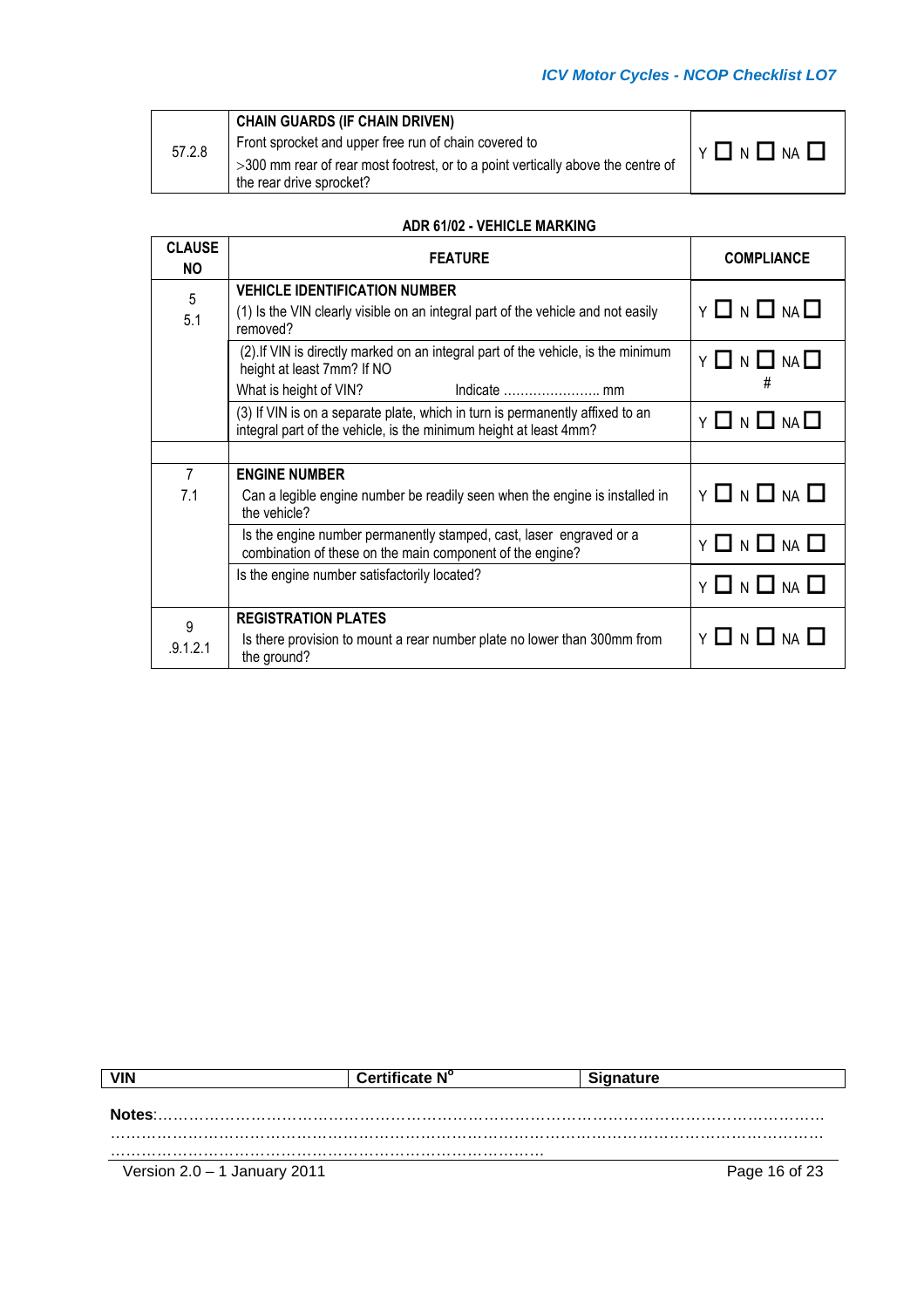| <b>FEATURES</b>                                                |  |                                                                                                |              |                                  |                         |          |          |                     |
|----------------------------------------------------------------|--|------------------------------------------------------------------------------------------------|--------------|----------------------------------|-------------------------|----------|----------|---------------------|
| (1) FEATURE                                                    |  | Height (#)                                                                                     |              | (5) APART                        | $(6)$ EDGE              | (7)<br>G | (8)<br>C | (9)<br>R            |
| (CLAUSE NO)                                                    |  | $(3)$ MAX                                                                                      | $(4)$ MIN    | (# )                             | (# )                    | $(*)$    | $(*)$    | $(*)$               |
| Main beam (*)<br>(Cl 67.4.1)                                   |  |                                                                                                |              |                                  | $(*)$<br>Dipped<br>beam | Dip      |          | Dip                 |
| Dipped beam (*)<br>(Cl 67.4.2)                                 |  | 1200                                                                                           | $(*)$<br>500 |                                  | 400                     | Main     |          | Main                |
| Front fog lamp $(+)$<br>(CI 67.4.10)                           |  | <dip. beam<="" td=""><td>250</td><td></td><td>400</td><td>%f</td><td></td><td>Main</td></dip.> | 250          |                                  | 400                     | %f       |          | Main                |
| Reversing lamp (*)<br>(Cl 67.4.14)                             |  | 1200                                                                                           | 250          |                                  |                         | $\%r$    |          |                     |
| Direction indicator<br>Front<br>$(CI 67.4.3)$ (*)              |  | 1200                                                                                           | 350          | 300<br>$\geq$ 100 MAIN<br>OR DIP | 400                     | %f       |          | Park                |
| Direction indicator<br>Rear<br>$(CI 67.4.3)$ (*)               |  | 1200                                                                                           | 350          | 240                              | 400                     | $\%r$    |          | Park                |
| Direction indicator<br>side<br>$(CI 67.4.3)$ (*)               |  |                                                                                                |              |                                  |                         |          |          |                     |
| Stop lamp<br>$(CI 67.4.4)$ (*)                                 |  | 1200                                                                                           | 350          | 600/400<br>(67.4.4.3.1.2)        |                         | $\%r$    |          | <b>RPos</b><br>Park |
| Rr. Regisn. Plate<br>lamp<br>(CL 67.4.5 $(*)$                  |  |                                                                                                |              |                                  |                         | $\%r$    | $\%r$    | $\%r$               |
| Fr. Position (side)<br>lamp<br>$(CI 67.4.6)$ (*)               |  | 1500                                                                                           | 350          | Symmetrical                      | 400                     | %f       |          | %f                  |
| Rr. position (side)<br>lamp<br>tail lamp) (Cl 67.4.7)<br>$(*)$ |  | 1500                                                                                           | 350          | 400                              | 400                     | $\%r$    | Reg      | Stop                |

# **ADR No 67/00 - INSTALLATION OF LIGHTS & LIGHT SIGNALLING DEVICES (FOR LB AND LE ONLY)**

| <b>VIN</b>                     | Certificate N° | <b>Signature</b> |
|--------------------------------|----------------|------------------|
|                                |                |                  |
| Notes:                         |                |                  |
|                                |                |                  |
|                                |                |                  |
| Version $2.0 - 1$ January 2011 |                | Page 17 of 23    |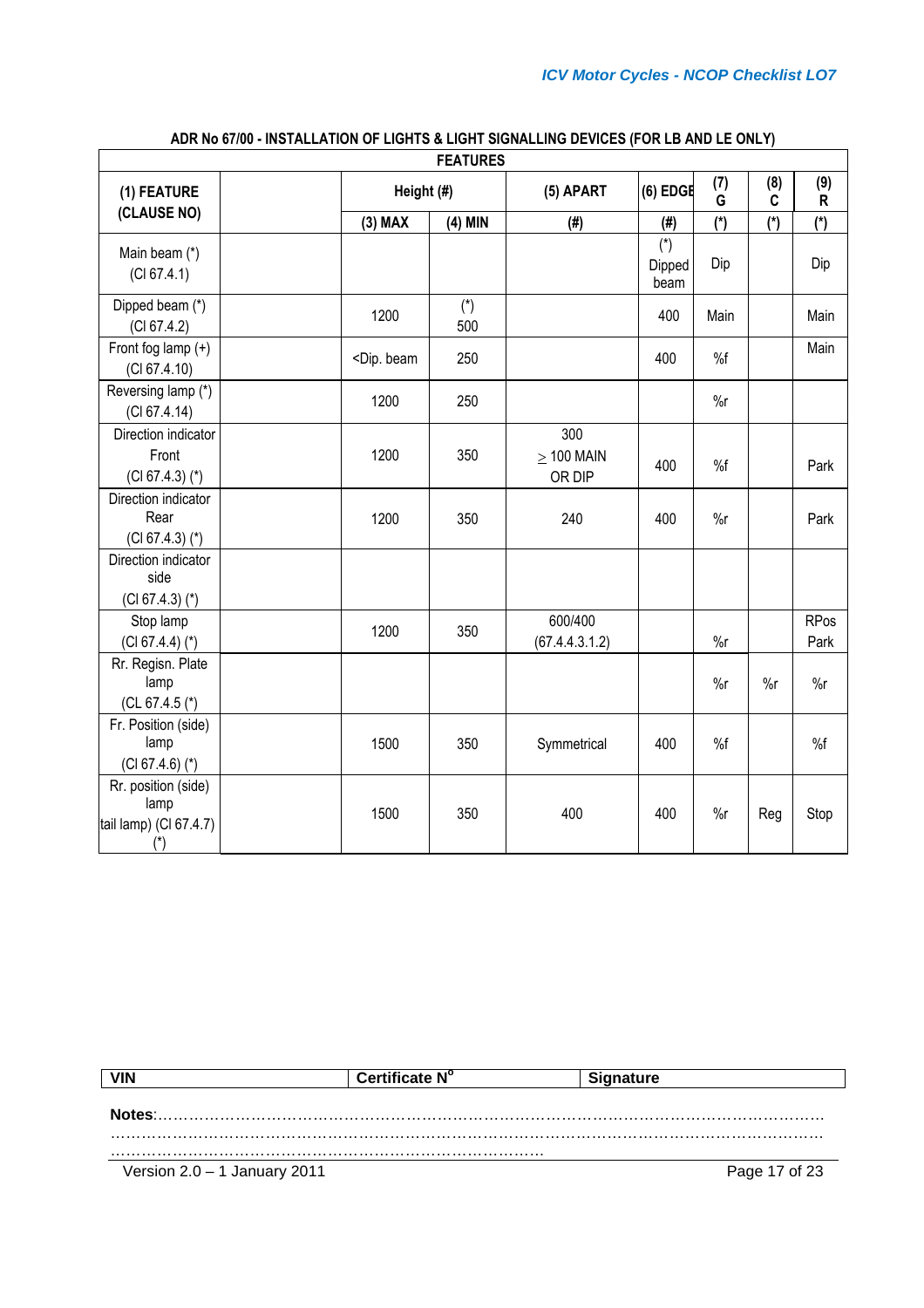| Rear fog lamp $(+)$<br>(CI 67.4.11)                                                                                                                                                                                                                                                                                                                                                                                                                                                                                                                                                                                                                                                                                                                                  |  | 1000                                                                                                                                                                                                                                                                                                                                                                | 250 | $\geq$ 100 FROM<br><b>STOP</b>                                                                                                                                                                                                                                                                                                                                     |     | $\%r$                   | $\%r$      |             |
|----------------------------------------------------------------------------------------------------------------------------------------------------------------------------------------------------------------------------------------------------------------------------------------------------------------------------------------------------------------------------------------------------------------------------------------------------------------------------------------------------------------------------------------------------------------------------------------------------------------------------------------------------------------------------------------------------------------------------------------------------------------------|--|---------------------------------------------------------------------------------------------------------------------------------------------------------------------------------------------------------------------------------------------------------------------------------------------------------------------------------------------------------------------|-----|--------------------------------------------------------------------------------------------------------------------------------------------------------------------------------------------------------------------------------------------------------------------------------------------------------------------------------------------------------------------|-----|-------------------------|------------|-------------|
| Parking Lamp (+)<br>(Cl 67.4.13)                                                                                                                                                                                                                                                                                                                                                                                                                                                                                                                                                                                                                                                                                                                                     |  | 1500                                                                                                                                                                                                                                                                                                                                                                | 350 |                                                                                                                                                                                                                                                                                                                                                                    | 400 | $\frac{0}{0}$           |            | % f         |
| Reflex reflector Rear<br>$(\ddot{\phantom{a}})$<br>(Cl 67.4.8)                                                                                                                                                                                                                                                                                                                                                                                                                                                                                                                                                                                                                                                                                                       |  | 900                                                                                                                                                                                                                                                                                                                                                                 | 350 | 400                                                                                                                                                                                                                                                                                                                                                                | 400 | $\%r$                   |            |             |
| (Non-triangular) Front<br>$(+)$<br>(CI 67.4.17)                                                                                                                                                                                                                                                                                                                                                                                                                                                                                                                                                                                                                                                                                                                      |  | 900                                                                                                                                                                                                                                                                                                                                                                 | 350 | Central<br>Or 400                                                                                                                                                                                                                                                                                                                                                  | 400 | fpos                    |            |             |
| Side $(+)$<br>(CI 67.4.12)                                                                                                                                                                                                                                                                                                                                                                                                                                                                                                                                                                                                                                                                                                                                           |  | 900                                                                                                                                                                                                                                                                                                                                                                 | 350 |                                                                                                                                                                                                                                                                                                                                                                    |     | $\%$                    |            |             |
| Conspicuity lamps<br>$(*)$<br>(Cl 67.4.18)                                                                                                                                                                                                                                                                                                                                                                                                                                                                                                                                                                                                                                                                                                                           |  | 1200                                                                                                                                                                                                                                                                                                                                                                | 250 | Symmetrical                                                                                                                                                                                                                                                                                                                                                        |     | %f                      | %f         | %f<br>Indic |
| G = 'Grouped Lamps' means devices<br>having separate illuminating surfaces<br>and separate light sources, but a<br>common lamp body.<br>$C = 'Combined'$ means devices having<br>separate illuminating surfaces, but a<br>common light source and common lamp<br>body.<br>$(*)$ = Mandatory; $(*)$ = If fitted.<br>$(\#)$ = HEIGHT - To highest (Max) and<br>lowest (Min)points on illuminating<br>surface.<br>Apart - Distance between innermost<br>edges of illuminating surface.<br>EDGE - Maximum distance from outer<br>edge of vehicle to illuminating surface.<br>All dimension in mm.<br>Column (7) to (9) indicates specific<br>lamps which may be grouped (G),<br>combined (C) or reciprocally<br>incorporated (R).<br>%f = Permitted with any other front |  | common lamp body.<br>%r =Permitted with any other rear lamp.<br>% = Permitted with any other lamp.<br>$\overline{Dip}$ = Permitted with Dipped Beam.<br>Main = Permitted with Main Beam.<br>Park = Not permitted with Park Lamps.<br>Park = Permitted with Park Lamps.<br>Stop = Permitted with stop lamps.<br>Lamp.<br>Indic = Not permitted with Indicator Lamps. |     | $R = 'Recioprocally Incorporated' means devices$<br>having separate light sources (or a single light<br>source operating in different ways), but a common<br>or partially common illuminating surface and a<br>Fpos = Permitted with Front Position Side lamps.<br>Rpos = Permitted with Rear Position Side Lamps.<br>Reg = Permitted with Rear Registration Plate |     | $Y \Box N \Box NA \Box$ | COMPLIANCE |             |

| <b>VIN</b>                     | Certificate N° | <b>Signature</b> |  |
|--------------------------------|----------------|------------------|--|
| Notes:                         |                |                  |  |
|                                |                |                  |  |
|                                |                |                  |  |
| Version $2.0 - 1$ January 2011 |                | Page 18 of 23    |  |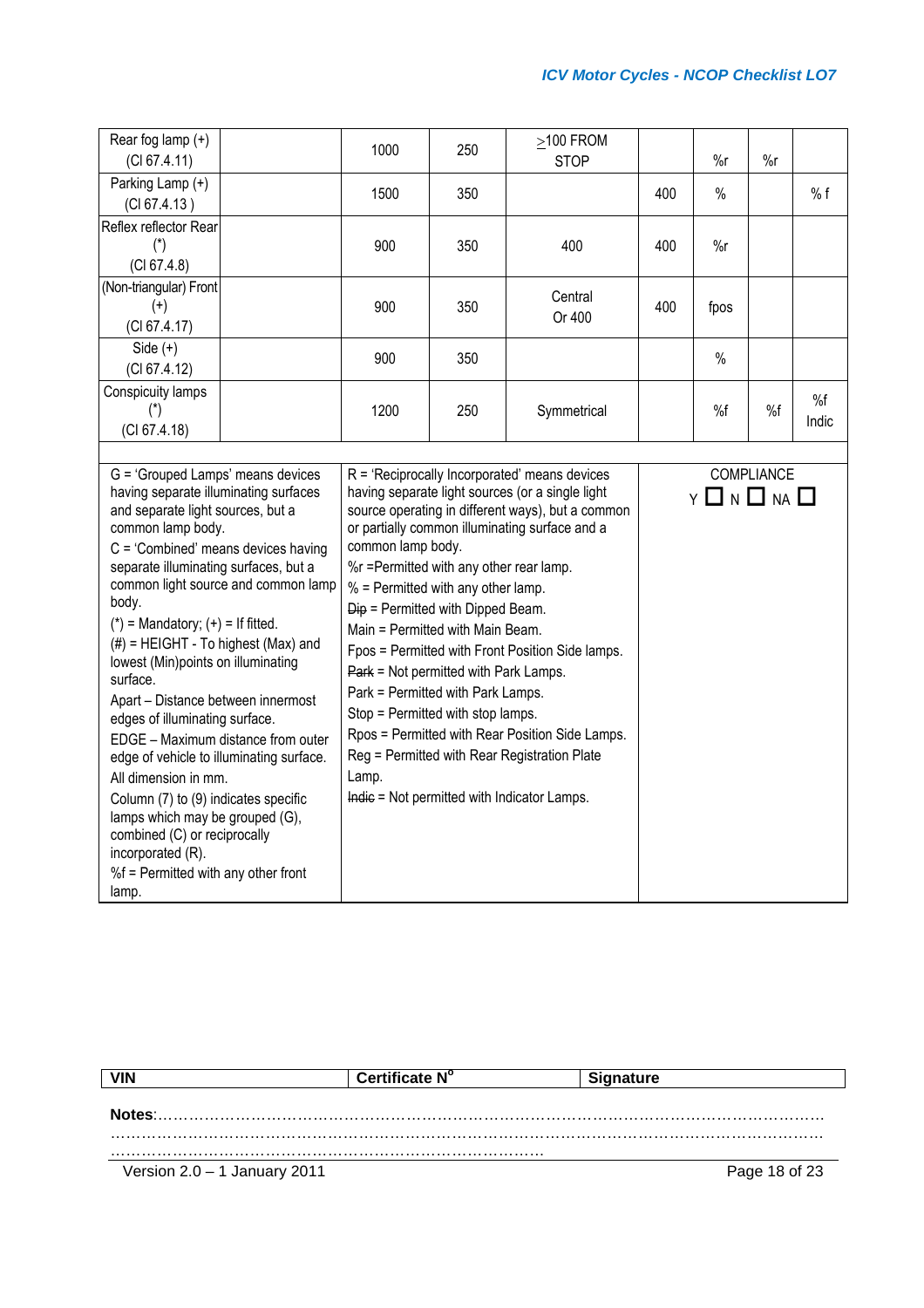| <b>CLAUSE</b><br><b>NO</b> | <b>FEATURE</b>                                                                                                                                                                                                         | <b>COMPLIANCE</b>                       |
|----------------------------|------------------------------------------------------------------------------------------------------------------------------------------------------------------------------------------------------------------------|-----------------------------------------|
| 67.3<br>67.3.1             | <b>VISIBILITY</b><br>Are apparent surfaces of all lamps unobstructed by any parts of the<br>vehicle?                                                                                                                   | $Y \Box N \Box NA \Box$                 |
| 67.3                       | <b>GENERAL SPECIFICATIONS</b>                                                                                                                                                                                          | <b>Y □ N □ NA □</b>                     |
| 67.3.5<br>67.3.9           | Do all lamps constitute a symmetrical pair?<br>No red light visible from the front and no white light (except reversing light)<br>visible from the rear of the vehicle?                                                | $Y \Box N \Box NA \Box$                 |
| 67.3.10                    | Can all front and rear position lamps, the rear registration plate lamp, and<br>the passenger car side lamps (if fitted) be only switched on and off<br>together?                                                      | $Y \Box N \Box NA \Box$                 |
| 67.3.11                    | Is it not possible to switch on the main-beam, dipped-beam and front and<br>rear fog lamps with out first switching on the lamps referred to in clause<br>67.3.10?                                                     | $Y \Box N \Box NA \Box$                 |
| 67.3.13.1                  | Are no lamps (other than driving, passing or front fog lamps) concealed?                                                                                                                                               | <b>Y □ N □ NA □</b>                     |
| 67.3.13.2                  | Is it possible to move a concealed lighting device into the position of use,<br>without the aid of tools, in the event of a defect?                                                                                    | $Y \Box N \Box NA \Box$                 |
| 67.4.1                     | <b>MAIN-BEAM HEADLAMPS</b><br>Are all main beams switched off when changing over from main beam to<br>dipped beam?                                                                                                     | $Y \square N \square NA \square$        |
| 67.4.1.3.1.1               | For single dipped beam application with an independent main beam. Is<br>this main beam mounted directly above or below the dipped beam with it<br>geometric centre situated on the longitudinal median of the vehicle? | $Y \square N \square NA \square$        |
| 67.4.1.3.1.2               | For two dipped beam applications are the main beam lamps mounted no<br>closer to the outside edge of the vehicle than the outer edge of the dipped<br>beam headlamp?                                                   | $Y \Box N \Box NA \Box$                 |
| 67.4.1.10                  | Circuit closed tell-tale colour blue and non-flashing?                                                                                                                                                                 | Y O N O NA O                            |
| 67.4.2.9.1<br>67.4.2.10    | <b>DIPPED - BEAM HEADLAMPS</b><br>Control within easy reach of driver?<br>If operational tell-tale fitted, is it green and non-flashing?                                                                               | $Y \Box N \Box NA \Box$<br>Y 囗 N 囗 NA 囗 |
| 67.4.2.3.1.1               | For single lamp applications, is this lamp mounted with it geometric centre<br>situated on the longitudinal median of the vehicle?                                                                                     | Y □ N □ NA □                            |
| 67.4.3.3.1.1               | <b>DIRECTION INDICATOR LAMPS</b><br>FOR LB1<br>(1) Front indicators at least 300mm apart?<br>(2) Front indicators further apart than the outside surfaces of the<br>headlamps?                                         | $Y \Box N \Box NA \Box$<br>Y □ N □ NA □ |
|                            | (3) Front indicator lamps at least 100mm from the headlamps?                                                                                                                                                           | Y□NL<br><b>NA</b>                       |
|                            | (4) Rear indicators not more than 400mm from the extreme outer edge of<br>the vehicle?                                                                                                                                 | Y □ N □ NA □                            |

| VIN                            | Certificate N <sup>o</sup> | <b>Signature</b> |
|--------------------------------|----------------------------|------------------|
| Notes:                         |                            |                  |
|                                |                            |                  |
|                                |                            |                  |
| Version $2.0 - 1$ January 2011 |                            | Page 19 of 23    |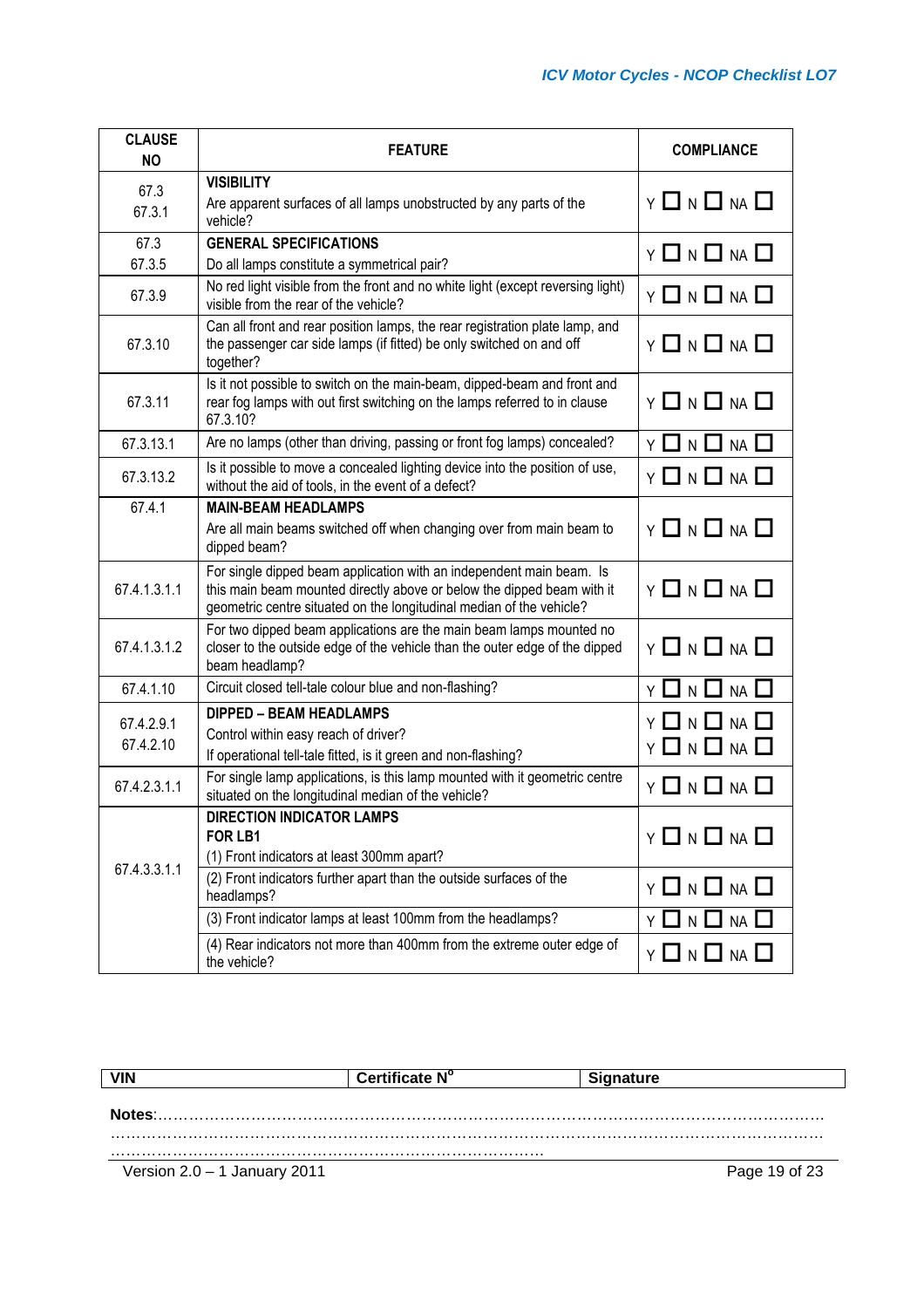|                | <b>FOR LB2</b>                                                                                                                          |                                              |
|----------------|-----------------------------------------------------------------------------------------------------------------------------------------|----------------------------------------------|
| 67.4.3.3.1.2   | (1) Front indicators not more than 400mm from the extreme outer edge of<br>the vehicle?                                                 | $Y \Box N \Box NA \Box$                      |
|                | Rear indicators the distance between the two illuminating surfaces at<br>(2)                                                            | Y 囗 N 囗 NA 囗                                 |
| 67.4.3.3.3.1   | least 240mm apart?                                                                                                                      | Y □ N □ NA □                                 |
|                | Rear indicators within 300mm of the rear of the vehicle?<br>(3)<br>Front indicators within 1,800mm of the front surface of the vehicle? |                                              |
| 67.4.3.3.3.2   | (2,500mm if necessary to comply with visibility requirements).                                                                          | $Y \Box N \Box NA \Box$                      |
| 67.4.3.9       | <b>ALL VEHICLES</b>                                                                                                                     | Y 囗 N 囗 NA 囗                                 |
|                | Independent switch and flash in phase?                                                                                                  |                                              |
| 67.4.3.10      | (1) Is a visible tell-tale' fitted?                                                                                                     | $N \Box NA$                                  |
|                | (2) Tell-tale behaviour on turn signal malfunction?                                                                                     | $N$ $\Box$<br>$\mathbf{I}$<br><b>NA</b><br>Y |
|                | (A) - Marked frequency change, (B) - Continuously on, or (C) -<br>Continuously off (Indicate A, B, C, )?                                |                                              |
| 67.4.3.11.1.1. | For DC supply indicators flash 60 to 120 times per minute?                                                                              | <b>NA</b><br>YЦ<br>$\mathsf{N}$              |
| 67.4.3.11.3.1  | For AC supply, indicators flash 45-120 times per minute?                                                                                | <b>NA</b><br>Y<br>N                          |
| 67.4.3.11.1.3  | Lights up within 1 second and extinguishes within 1.5 seconds?                                                                          | $NA$ $\Box$<br>$\mathsf{N}$                  |
| 67.4.3.11.4    | If one lamp fails(other than due to a short-circuit) do other lamps flash when<br>actuated?                                             | $Y \Box N \Box NA \Box$                      |
|                | <b>STOP LAMP</b>                                                                                                                        |                                              |
| 67.4.4.9       | Lighted with any service brake application?                                                                                             | $Y \Box N \Box NA \Box$                      |
|                | If fitted, is tell-tale non-flashing operational type?                                                                                  | Y 囗 N 囗 NA 囗                                 |
| 67.4.5         | <b>REAR REGISTRATION PLATE LAMP</b>                                                                                                     | <b>Y □ N □ NA □</b>                          |
|                | Illuminates the registration plate area?                                                                                                |                                              |
|                | <b>FRONT POSITION LAMPS</b>                                                                                                             |                                              |
| 67.4.5         | For LB1                                                                                                                                 | $Y \Box N \Box NA \Box$                      |
|                | One or Two lamps fitted in Dipped Beam headlamp? Please circle                                                                          |                                              |
| 67.4.6         | For LB <sub>2</sub>                                                                                                                     |                                              |
| 67.4.6.1.1     | Two lamps mounted with their centres symmetrical about the longitudinal<br>medium plane of the vehicle?                                 | $Y \Box N \Box NA \Box$                      |
| 67.4.6.1.2     | Not further than 400mm from extreme outer edge of the vehicle?                                                                          | Y O N O NA L                                 |
| 67.4.6.3.1.2   | Instrument lights as tell-tail?                                                                                                         | NA<br>Y □ N 凵                                |
| 67.4.9.3       | If No, is a non-flashing green tell-tale fitted?                                                                                        | YONU<br>$NA$ $\square$                       |
|                |                                                                                                                                         |                                              |
| 67.4.7.1.1     | <b>REAR POSITION LAMP (RPL)</b><br>For LB1                                                                                              |                                              |
|                | Distance between illuminating surface at least 400mm, and within 400mm<br>from extreme outer edge of the vehicle?                       | $Y \square N \square NA \square$             |

| <b>VIN</b>                     | Certificate N° | <b>Signature</b> |  |
|--------------------------------|----------------|------------------|--|
|                                |                |                  |  |
| Notes:                         |                |                  |  |
|                                |                |                  |  |
| Version $2.0 - 1$ January 2011 |                | Page 20 of 23    |  |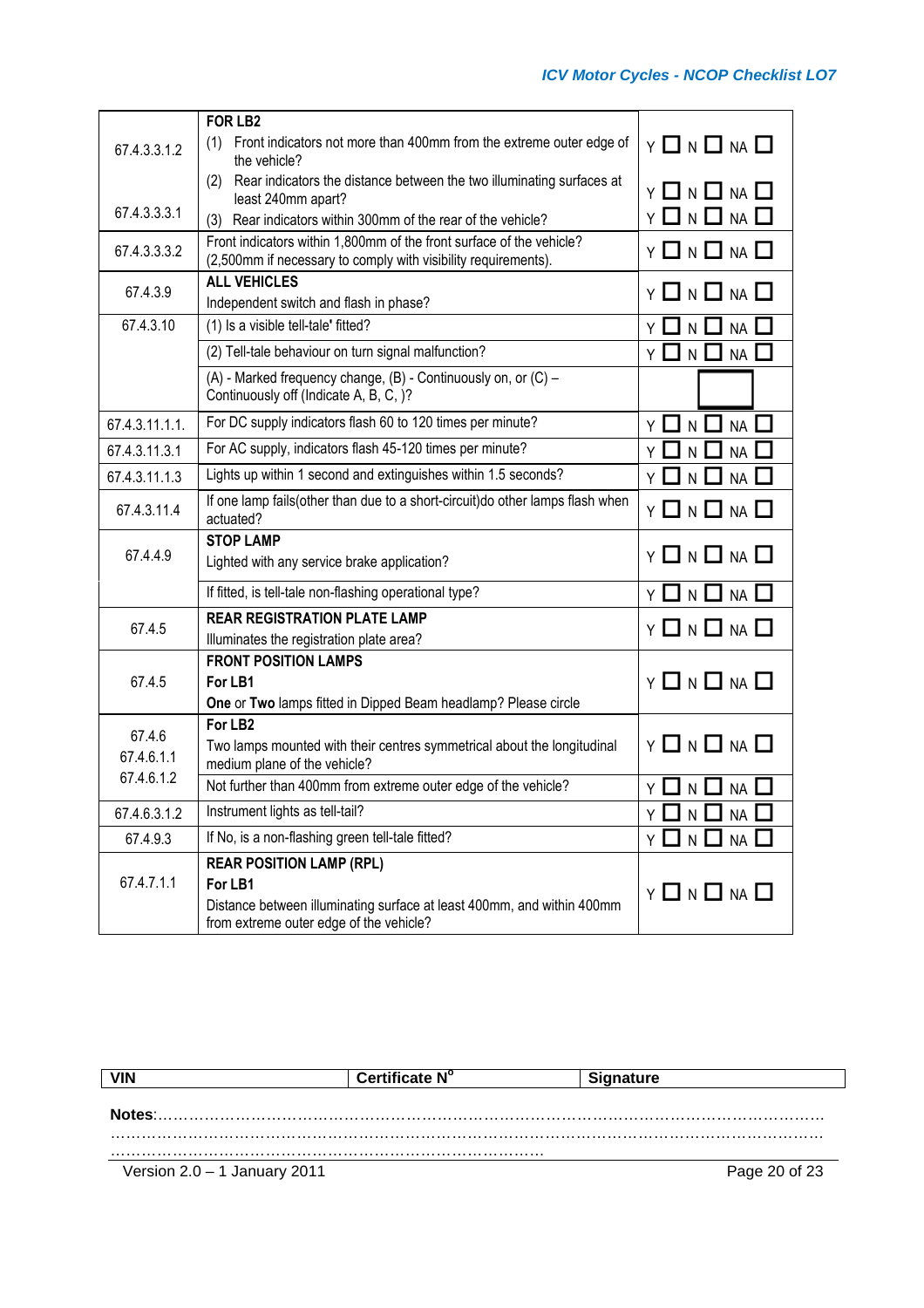| 67.4.7.1.1    | For LB <sub>2</sub>                                                                                                                                                                    |                                         |
|---------------|----------------------------------------------------------------------------------------------------------------------------------------------------------------------------------------|-----------------------------------------|
| 67.4.7.3.1.2  | One lamp fitted on the longitudinal medium plane of the vehicle?                                                                                                                       | $Y \Box N \Box NA \Box$                 |
| 67.4.7.3.1.1  | Instrument light as tell-tale?                                                                                                                                                         | $Y \Box N \Box NA \Box$                 |
| 67.4.7.10     | If No, is a non-flashing green tell-tale fitted?                                                                                                                                       | $Y \Box N \Box NA \Box$                 |
| 67.4.8.3.1.2  | REAR REFLEX REFLECTOR (NON-TRIANGULAR)<br>For LB1<br>Distance between illuminating surface at least 400mm, and within 400mm<br>from extreme outer edge of the vehicle?                 | $Y \Box N \Box NA \Box$                 |
| 67.4.8.3.1.2  | For LB <sub>2</sub><br>One reflector fitted on the longitudinal medium plane of the vehicle?                                                                                           | $Y \Box N \Box NA \Box$                 |
| 67.4.8.3.1.1  | <b>HAZARD WARNING LAMP</b><br>All direction indicator lamps flash in phase?                                                                                                            | $Y \square N \square NA \square$        |
| 67.4.9.1      | Independent switch?                                                                                                                                                                    | Y □ N □ NA □                            |
| 67.4.9.2      | Flashing tell-tale fitted?                                                                                                                                                             | Y □ N □<br>$NA$ $\Box$                  |
| 67.4.9.3      | Can Hazard Warning be activated with engine ignition in the off position?                                                                                                              | Y □ N □<br>$NA$ $\square$               |
| 67.4.9.4.1    | <b>FRONT FOG LAMPS (OPTIONAL)</b><br>For LB1<br>Lamp centre of reference on the medium longitudinal plane or not more<br>than 250mm from the medium longitudinal plane of the vehicle? | Y 囗 N 囗 NA 囗                            |
| 67.4.10.3.1.1 | For LB <sub>2</sub><br>Lamps not more than 400mm from extreme outer edge of the vehicle?                                                                                               | Y □ N □ NA □                            |
| 67.4.10.3.1.2 | <b>REAR FOG LAMPS (OPTIONAL)</b><br>If only one lamp fitted is the lamp mounted either in the median longitudinal<br>plane or to the right?                                            | Y O N O NA O                            |
| 67.4.11.3.1   | The illuminating surface of the fog lamp at least 100mm from the<br>illuminating surface of the stop lamp?                                                                             | $Y \square N \square NA \square$        |
| 67.4.11.3.4   | (1) Can rear fog lamp operate only when dipped beam or main beam<br>lamps and/or the front fog lamp is on?                                                                             | Y 囗 N 囗 NA 囗                            |
|               | (2) Can rear fog lamp be extinguished independently of the front fog lamps<br>(if fitted)?                                                                                             | Y 囗 N 囗 NA 囗                            |
|               | Independent, non-flashing, circuit closed tell-tale fitted and operational?                                                                                                            | Y O N O NA                              |
| 67.4.11.9     | PARKING LAMP (OPTIONAL)<br>For LB1<br>If rear oriented only, One or Two lamps fitted? Please circle<br>If front and rear oriented Two or Three lamps fitted? Please circle             | $Y \Box N \Box NA \Box$                 |
| 67.4.13.2.1   | For LB <sub>2</sub><br>If rear oriented only One lamp fitted?<br>If front and rear oriented Two or Three lamps fitted? Please circle                                                   | Y □ N □ NA □<br>$Y \Box N \Box NA \Box$ |

| <b>VIN</b>                     | Certificate N° | <b>Signature</b> |
|--------------------------------|----------------|------------------|
| Notes:                         |                |                  |
|                                |                |                  |
|                                |                |                  |
| Version $2.0 - 1$ January 2011 |                | Page 21 of 23    |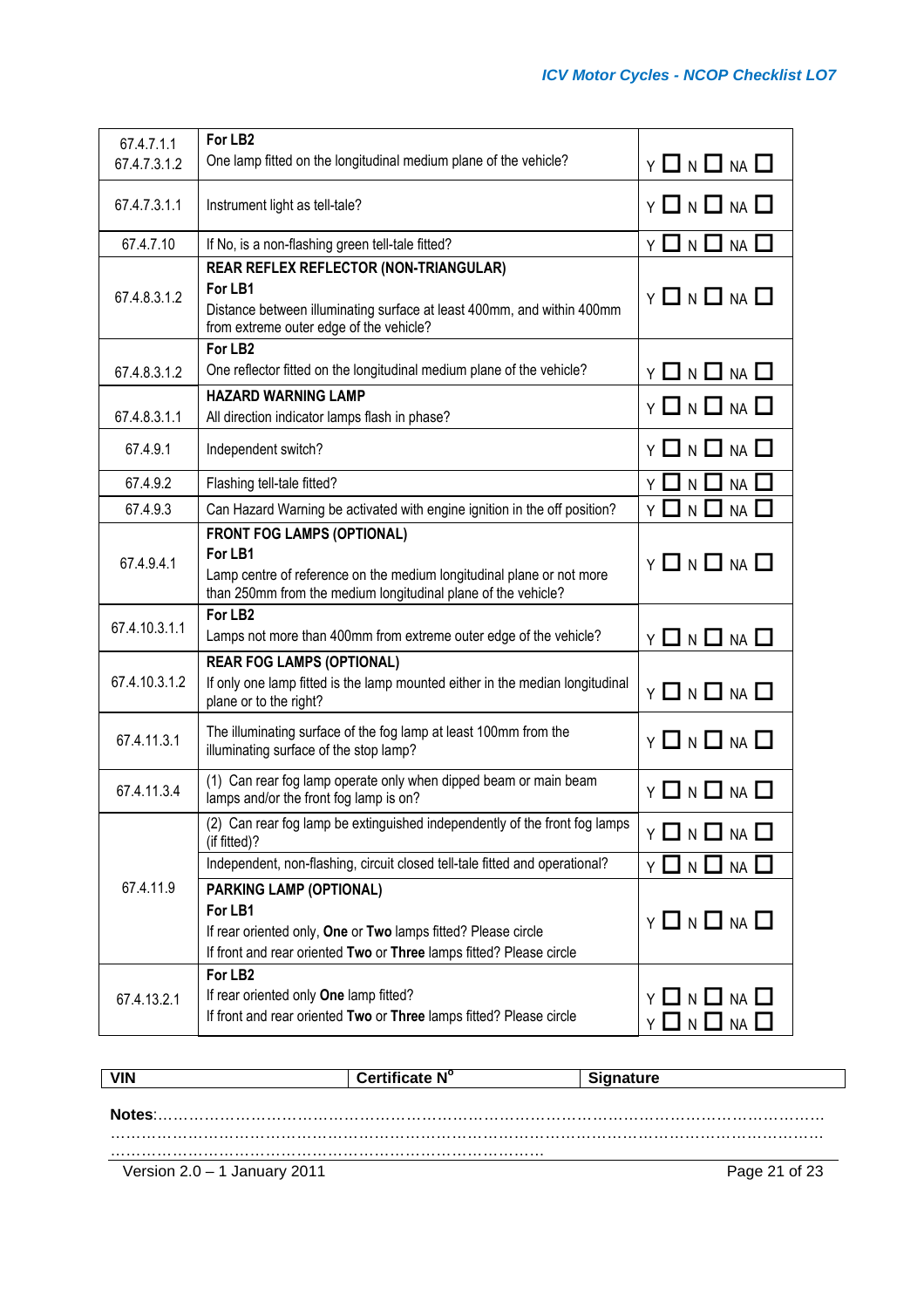| 67.4.13.2.2                                                                                                                                                                                                     | Is illuminating surface not more than 400mm from extreme outer edge of<br>the vehicle?<br>If only two lamps provided are these provided on the side of the vehicle?                                                                                   | $\square$ n $\square$ na $\square$<br>Y<br>$\Box$ n $\Box$ na $\Box$ |
|-----------------------------------------------------------------------------------------------------------------------------------------------------------------------------------------------------------------|-------------------------------------------------------------------------------------------------------------------------------------------------------------------------------------------------------------------------------------------------------|----------------------------------------------------------------------|
| 67.4.13.9                                                                                                                                                                                                       | Switch to permit parking lamps to be lit independently of any other lamps?                                                                                                                                                                            | N $\Box$ NA $\Box$                                                   |
| 67.4.13.9                                                                                                                                                                                                       | Able to operate with the ignition switch in 'OFF' position                                                                                                                                                                                            | $Y \Box N \Box NA \Box$                                              |
| 67.4.13.10                                                                                                                                                                                                      | If fitted, impossible to confuse tell-tale with that for the front and rear<br>position Lamps?                                                                                                                                                        | $Y \square N \square NA \square$                                     |
| 67.4.14.9                                                                                                                                                                                                       | <b>REVERSING LAMPS (IF REVERSE GEAR FITTED)</b><br>Is the lamp always lit when reverse gear engaged and:                                                                                                                                              | Y 囗 N 囗 NA 囗                                                         |
| 67.4.14.9                                                                                                                                                                                                       | (1) The device controlling starting and stopping engine is in a position<br>where engine can be operated?                                                                                                                                             | Y □ N □ NA □                                                         |
|                                                                                                                                                                                                                 | (2) The engine is running?                                                                                                                                                                                                                            | Y 囗 N 囗 NA 囗                                                         |
| <b>CONSPICUITY LAMPS (OPTIONAL)</b><br>67.4.18.3.1<br>Are One or Two conspicuity lamps fitted? Please circle.<br>67.4.18.11<br>Are they separate lamps or combined with Dipped-Beam headlamps?<br>Please circle |                                                                                                                                                                                                                                                       | $Y \Box N \Box NA \Box$                                              |
| 67.4.18.9.1                                                                                                                                                                                                     | If conspicuity lamps are fitted, are they lit every time the engine is<br>operated?                                                                                                                                                                   | $Y \Box N \Box NA \Box$                                              |
| 67.4.18.9.1                                                                                                                                                                                                     | <b>CORNERING LAMPS (OPTIONAL)</b><br>Lit continuously together with the corresponding direction indicator?                                                                                                                                            | Y 囗 N 囗 NA 囗                                                         |
| 67.4.19.9.2                                                                                                                                                                                                     | Only lit when the headlamp switch is in the "On" position?                                                                                                                                                                                            | Y ∐ N □ NA □                                                         |
| 67.4.20<br>67.4.20.4.3.2                                                                                                                                                                                        | SIDE MARKER LAMPS (OPTIONAL, MANDATORY FOR VEHICLES<br>>2.1m WIDE and > 7.5m IN LENGTH)<br>Front lamps within the front third of the vehicle, but not forward of a plane<br>through the rearmost point of the driver's seat in the rearmost position? | Y 囗 N 囗 NA 囗                                                         |
| 67.4.20.4.3.1                                                                                                                                                                                                   | Are rear lamps not more than 300mm from the rear of the vehicle?                                                                                                                                                                                      | <b>NA</b><br>N.<br>YЦ                                                |

# **ADR 83/00 – EXTERNAL NOISE (New Models from 1-JAN-2005, All vehicles from 1-Jan-2006)**

| <b>CLAUSE</b><br><b>NO</b> | <b>FEATURE</b>                                                                                                                                                                                                                                                                                                        | <b>COMPLIANCE</b>       |
|----------------------------|-----------------------------------------------------------------------------------------------------------------------------------------------------------------------------------------------------------------------------------------------------------------------------------------------------------------------|-------------------------|
| <b>B/C 4.1</b>             | <b>MARKING REQUIREMENTS</b><br>Silencing system components marked with:                                                                                                                                                                                                                                               |                         |
| B/C 4.1.1                  | (1) Trade name or mark of manufacturer?                                                                                                                                                                                                                                                                               | NA                      |
| B/C 4.1.2                  | (2) Trade description given by manufacturer?                                                                                                                                                                                                                                                                          |                         |
| <b>B/C 4.2</b>             | Markings clearly legible and appears indelible?                                                                                                                                                                                                                                                                       |                         |
| B 6.1<br>B 6.1.1           | <b>LABELLING REQUIREMENTS (L Categories)</b><br>Is the following information provided on the motor cycle in an easily<br>accessible (not necessarily immediately visible) location?<br>The manufacturer's name?<br>(1)<br>The value in dB(A) for the stationary noise test?<br>(2)<br>The engine speed in RPM?<br>(3) | Y LI N LI NA LI<br>NA I |

| <b>VIN</b> | Certificate N° | <b>Signature</b> |  |
|------------|----------------|------------------|--|
|            |                |                  |  |
| Notes:     |                |                  |  |
|            |                |                  |  |

Version 2.0 – 1 January 2011 **Page 22 of 23**